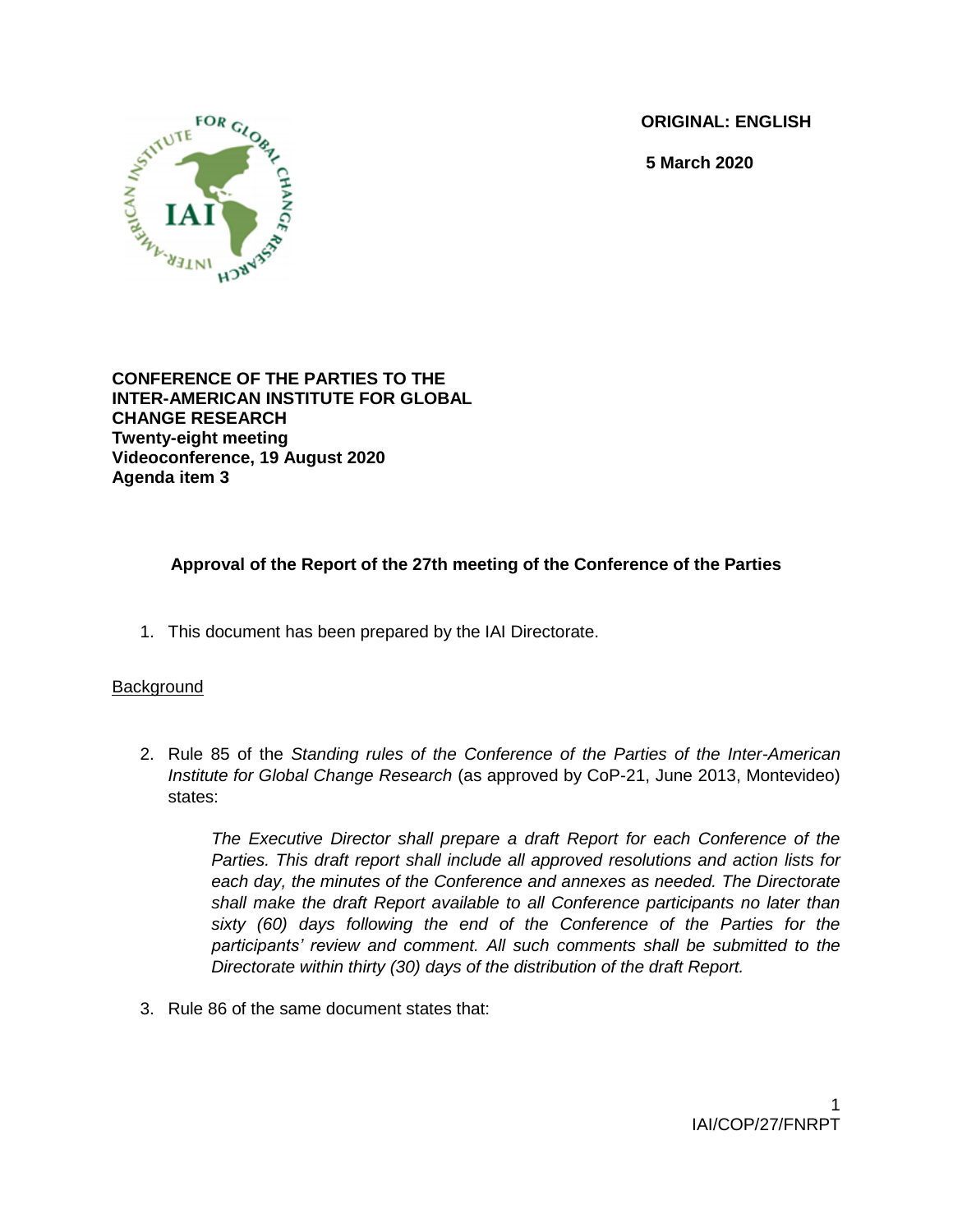*The Directorate will make the draft Report available to all Parties and other Conference participants no later than one-hundred and twenty (120) days following the end of the Conference of the Parties.*

- 4. The draft report of the 27th meeting of the Conference of the Parties (CoP-27, Brasilia, 2019) was made available on the IAI website for review and comments by CoP-27 representatives on 17 July 2019 via notification no. IAIUYDIR/2019/016.
- 5. On notification IAIUYDIR/2019/016, and in accordance with Rule 85 of the *Standing rules,* the IAI Directorate requested that comments be sent no later than 18 August 2019.
- 6. At the time of writing, comments or suggestions for revisions to the Report of CoP-27 has not been received by the IAI Directorate.
- 7. The report of CoP-27, 5 to 6 2019, Brasilia, Brazil, no. IAI/COP/27/FNRPT, is contained as an Annex to the present document.

## Recommendation

8. Conference of the Parties is invited to approve the *Report of the 27th meeting of the Conference of the Parties*, no. IAI/COP/27/FNRPT, which is attached as an Annex to this document.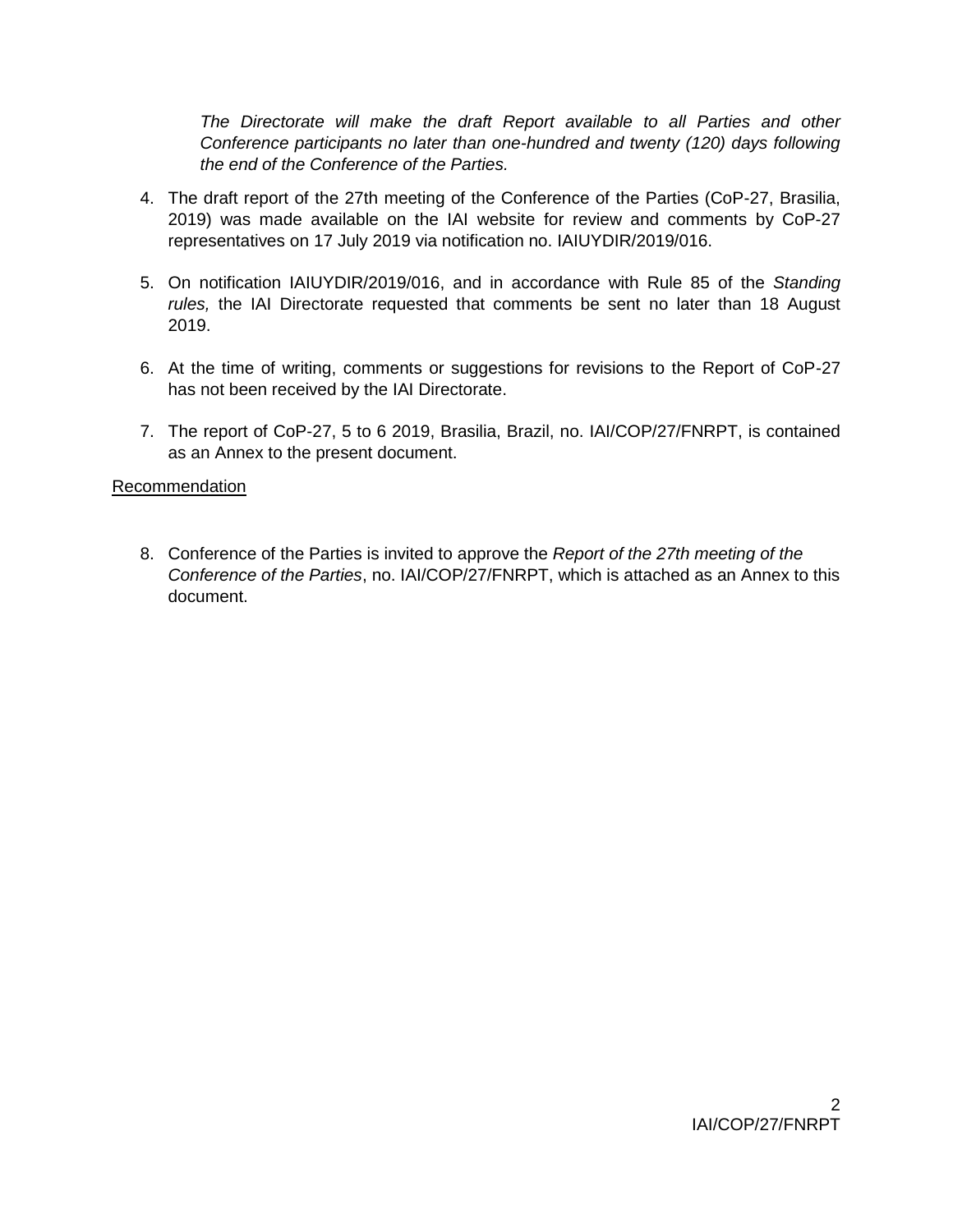**ORIGINAL: ENGLISH**

**3 July 2019**



**CONFERENCE OF THE PARTIES TO THE INTER-AMERICAN INSTITUTE FOR GLOBAL CHANGE RESEARCH Twenty-seventh meeting Brasilia, Brazil, 5-6 June 2019**

# **Report of the 27th meeting of the Conference to the Parties to the Inter-American Institute for Global Change Research**

9. This document has been prepared by the IAI Directorate.

## Introduction

- 10. The Conference of the Parties to the Inter-American Institute for Global Change Research held its twenty-seventh meeting (CoP-27) in Brasilia, Brazil from 5 to 6 June 2019.
- 11. The account of the proceedings and discussions of the meeting are provided in section I of the report.
- 12. The meeting adopted 38 Decisions and these are provided in section II of this report.

## **Section I**

Proceedings of the Meeting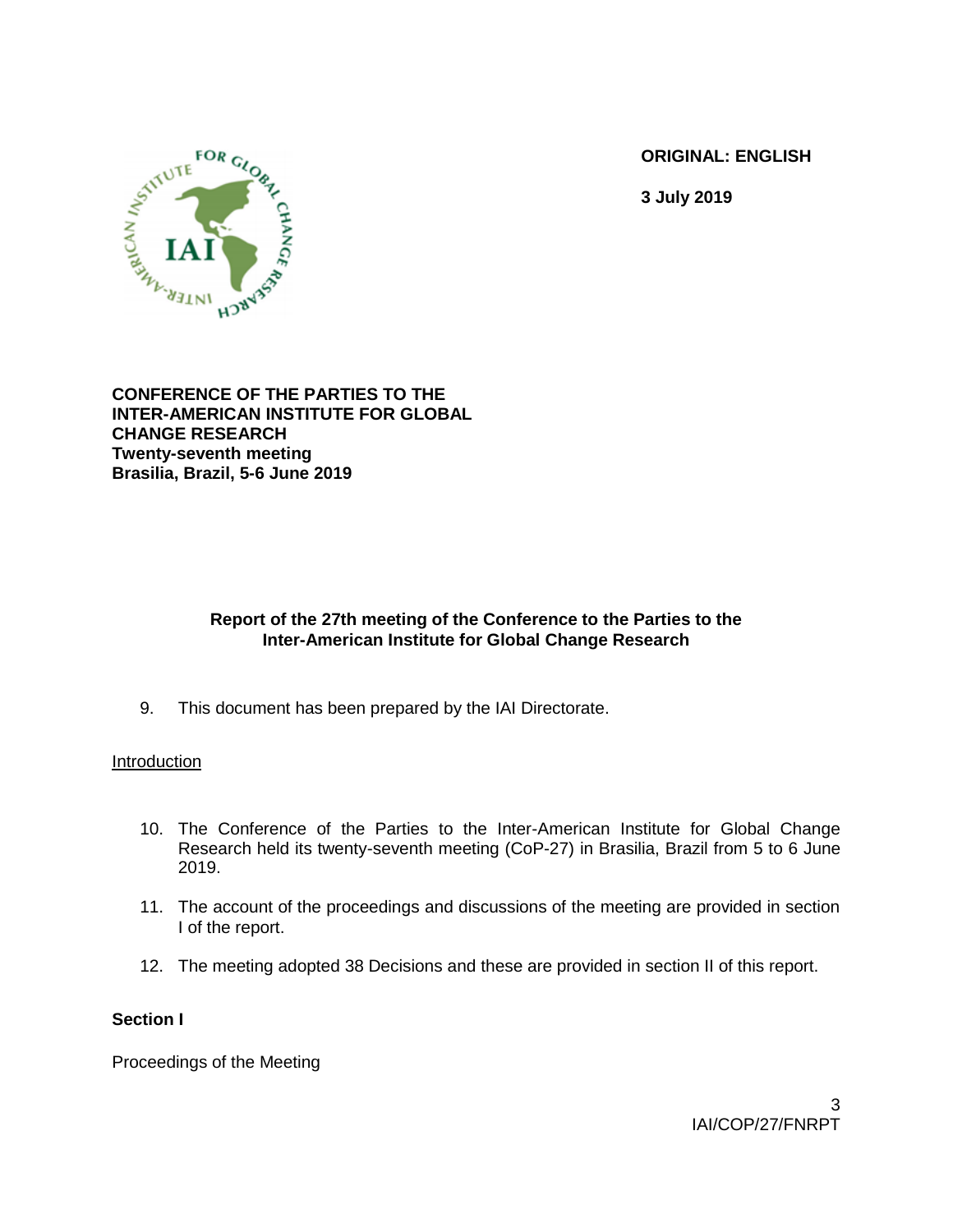### **Introduction**

- 13. In accordance with *the Agreement establishing the Inter-American Institute for Global Change Research*, Article V, *The Conference of the Parties*, paragraph 3, the 27th meeting of the Conference of the Parties to Inter-American Institute for Global Change Research was held in Brasilia, Brazil from 5 to 6 June 2019.
- 14. All Parties were invited to attend. The following Parties to the Agreement attended: Brazil, Canada, Chile, Colombia, Guatemala, Mexico, Panama, Paraguay, United States, Uruguay.
- 15. Two States not Parties to the Agreement, Guyana and Suriname, participated as observers to the meeting. One State outside of the region, the Republic of Korea, also participated in the meeting.
- 16. The complete list of participants, including observers, is available on the IAI website at: http://www.iai.int/en/post/detail/27a-reuni%C3%B3n-de-la-conferencia-de-las-partesdel-iai-brasilia-brasil#contenido7

### Opening of the Meeting

17. On Wednesday, 5 June 2019 the Vice President of the Executive Committee, Dr. Jean Ometto, opened the meeting and welcomed delegates. He invited Dr. Julio Seneghini, Vice Minister of Science, Technology, Innovation and Communications, to address the meeting.

### Opening statements

- 18. Dr. Julio Semenghini, Vice Minister of Science, Technology, Innovation and Communications, welcomed delegates and observers to CoP-27 and to Brasilia, Brazil. He stated that Brazil is honored to host CoP-27 and highlighted the importance of the IAI's work to the ministry of Science, Technology, Innovation and Communications. He noted that international cooperation in science and technology is fundamental in activities to face the challenges posed by global change. He further stated that climatic and environmental problems don't have borders and solutions require joint efforts and research. He thanked participants and on completion of his presentation he introduced a written statement from Dr. Marcos Pontes, Minister of Science, Technology, Innovation and Communications of Brazil.
- 19. The Minister stated that it was a great pleasure to open the meeting of the IAI in Brazil. He noted that the IAI has an important role in providing countries of the region with the information necessary to face global change. Moreover, Minister Pontes stated that high-level science should be viewed as an opportunity to cooperate across nations and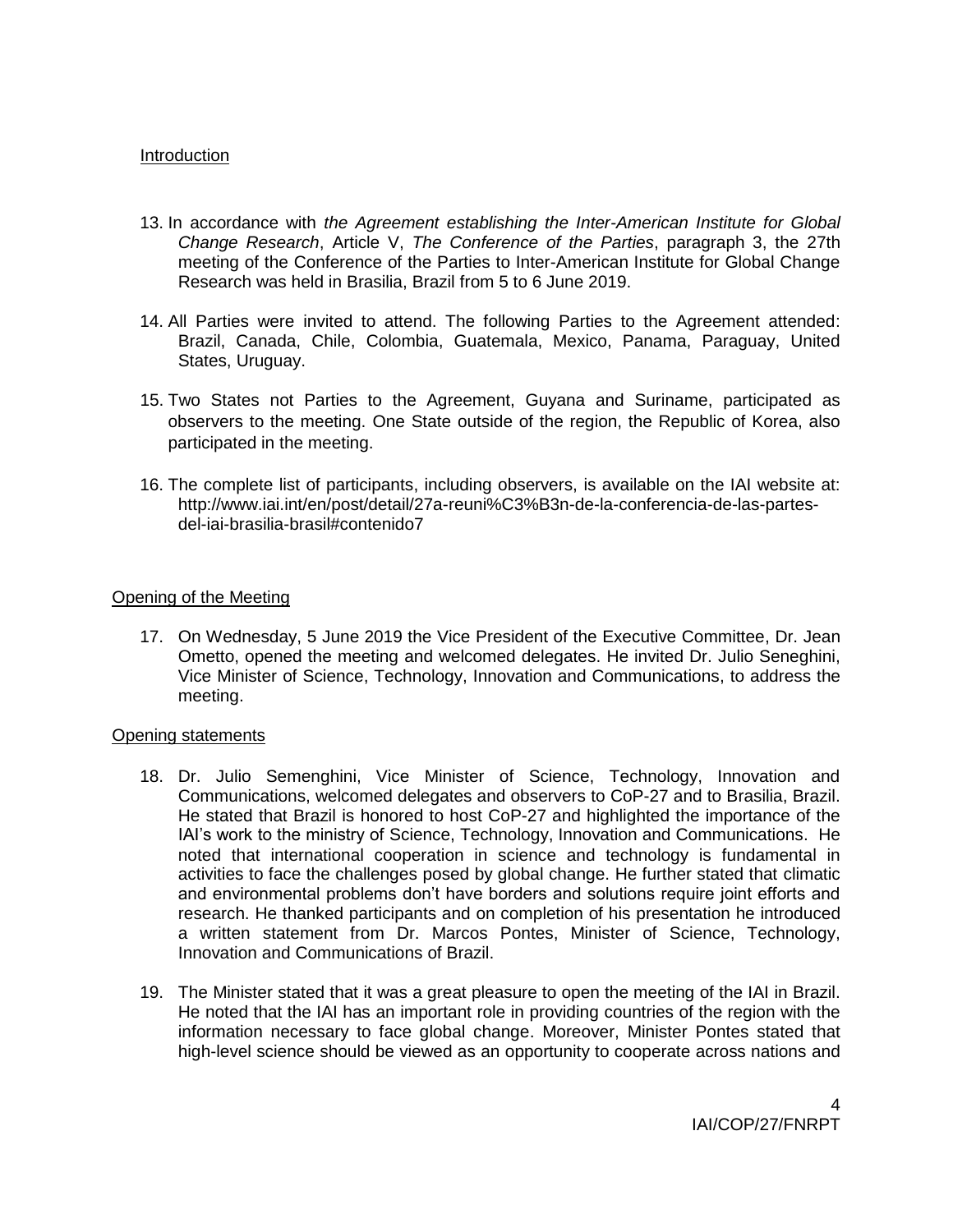investment needed cannot be funded by one country alone. He also noted the important role of basic science and training of young students to become researchers and that this is becoming more important now than ever. Social, economic and environmental issues need to be informed by science. Science, technology and innovation should result in a healthier environment. The Minister gave an overview of the scientific productivity of Brazil and the many cutting edge areas of research it is investing in. He concluded by thanking all participants and invited them to a productive meeting.

- 20. The Chair opened the first day of meetings by extending a warm welcome to Party representatives and observers.
- 21. The IAI Executive Director expressed gratitude to Brazil for its warm welcome to the Parties and the generous contributions which made CoP-27 and the 47th and 48th meetings of the Executive Council meetings possible. He stated that global challenges facing the Americas need urgent attention and that the IAI has an essential role to play in providing its Parties with needed scientific information to assist in the development of public policy. He reminded Parties that such information is not prescriptive but provides policy makers with an understanding of possible consequences public policy decisions may have. He reiterated that the IAI provides the means to solve problems that no one country can face alone. This meeting will touch on a number of important topics which will provide the IAI with the mechanisms to fulfill its objectives and meet the needs of its Parties. He thanked all the observers from the Scientific Advisory Committee and Science Policy Advisory Committee for their work and continued engagement with the meetings.

## 1ST SESSION, 5 JUNE 2019

### Administrative and financial matters

### Agenda item 1: Election of CoP Bureau

22. Parties elected the composition of the CoP Bureau. The following Parties were elected: Brazil, Chair; Panama, Vice Chair; Guatemala, Second Vice Chair

### Agenda item 2: Adoption of the agenda

- 23. Following the election of members to the CoP Bureau, the Chair invited Parties to adopt the provisional agenda to CoP-27 (IAI/COP/27/2).
- 24. A minor change to the agenda was agreed, namely, to switch the order of the  $2^{nd}$  and  $3^{rd}$ sessions.
- 25. Parties adopted the agenda by consensus.

## Agenda item 3: Approval of the *Report of the 26th meeting of the Conference of the Parties*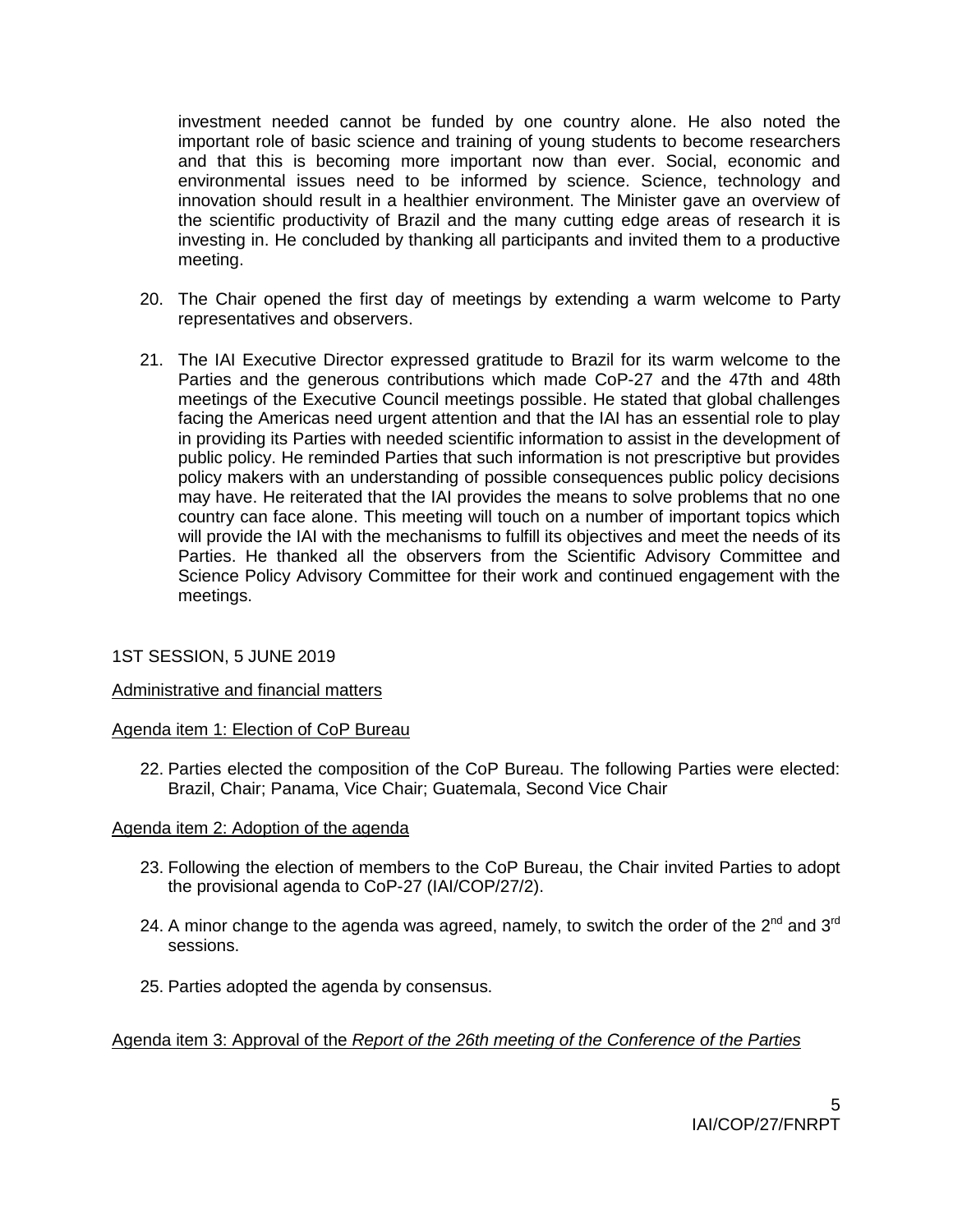- 26. Parties were invited to approve the *Report of the 26th meeting of the Conference of the Parties* (CoP-26, Antigua) (IAI/COP/27/3).
- 27. Parties approved the *Report* of CoP-26.

2ND SESSION, 5 JUNE 2019

Agenda item 4: Administrative and financial matters

4(a): Report of the Credentials Committee

4(b): Report of the Standing Committee for Rules and Procedures

- 28. The IAI Executive Director reported that Credentials were all available to Parties upon request. Parties were informed that the meeting has quorum.
- 29. Agenda item 4b was presented by IAI Executive Director as both representatives of the Standing Committee for Rules and Procedures were unable to attend. He reported on behalf of Argentina the recommendation to not change the Rules and Procedures and accept the report as it was.
- 30. The report was accepted by consensus.

### Agenda item 5: Financial and budgetary matters

5(a): Annex 1: Overview of the financial status for the financial year 2018-2019 5(b): Annex 2: Core Budget and Country Contributions for FY 2019-2020 and Preliminary request 2020-2022 5(c): Annex 3: Auditors report 5(d): Annex 4: Report of the Financial and Administrative ad hoc Committee

- 31. The Chair invited the IAI Directorate to provide an overview of the financial status for the fiscal year 2018-2019 and to highlight any matters of concern, as well as to provide a summary of the proposal for the Core Budget and Country Contributions for FY 2019- 2020 and Preliminary request 2020-2022.
- 32. The IAI Executive Director noted the positive results of the Auditors report and the recommendation of the Finance and Administrative Committee which stated: *The FAC received and has reviewed the IAI's core budget request for the coming fiscal year, and recommends that the Executive Council forward it to the Conference of the Parties for approval*.
- 33. The IAI Directorate was recommending no increases in Core Budget and in country contributions for the next intersessional period. However, it was noted that this level of support was not sustainable in future years.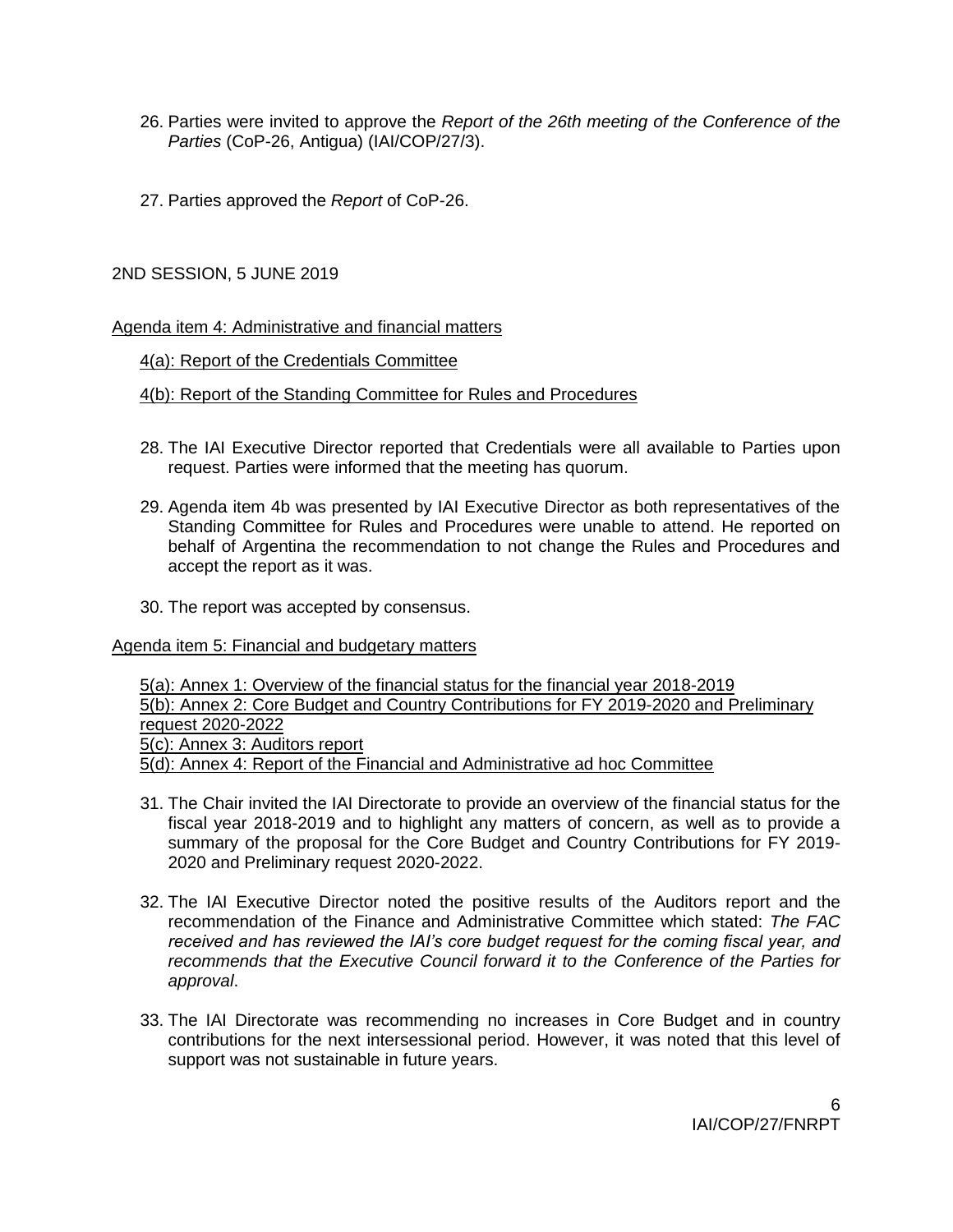- 34. The IAI Administration, Finance and Operations Officer presented a comparison of the budgets from previous years. She noted that expenses remained stable and that the IAI Directorate continues to evaluate and review procedures with a view to eliminate duplication of work and increase efficiency. This exercise has resulted in a savings of USD 6,000 in expenses related to information, communication and network technologies. The 2020 - 2022 preliminary budget has increased slightly but the requested contributions have not increased.
- 35. The IAI Executive Director stated that the lack of Party contributions was placing a serious strain on the ability of the IAI Directorate to meet its workplan. He stated that he was able to maintain the budget at the level of last year because staff are taking on additional duties and finding cost-saving measures as much as possible. He reiterated that this situation cannot continue in the long-term and that the IAI Directorate will need to curtail services and will not be able to support many activities as obliged by the decisions under discussion.
- 36. The Chair invited representatives and observers to comment on this agenda item. Comments were made by representatives from Canada and United States.
- 37. The United States urged the Parties that had not met Core Budget obligations to do so as soon as possible so the IAI can continue doing the good work.
- 38. The IAI Executive Director read from the report to show how inflation had reduced the operating budget by nearly one half.
- 39. The United States thanked the Executive Director for the clarification. She stated that the current financial situation was not sufficient for the IAI to continue to grow.
- 40. The representative of the United States presented, on behalf of the Chair of the FAC to the Conference of the Parties, its review of the planning, preparation and implementation of IAI financial, administrative and project management issues.
- 41. The representative noted that it was recommended to the Executive Council that it forwarded the IAI's core budget request for the fiscal year 2019-2020 to the Conference the Parties for approval. The FAC recommended moving towards the United Nations pay scale but to delay use of the United Nations post adjustment. The IAI Directorate was commended for receiving an unqualified audit.
- 42. Canada suggested that IAI Directorate took a positive approach for increasing contributions to be better received by the Parties. The IAI Directorate agreed with this suggestion and stated that it will adjust its presentation for CoP-28 accordingly.
- 43. The Conference of the Parties approved the report (IAI/COP/27/5/ANNEX/d).

### Agenda item 6: Decision XXVI/6: Regarding increases to Party Contributions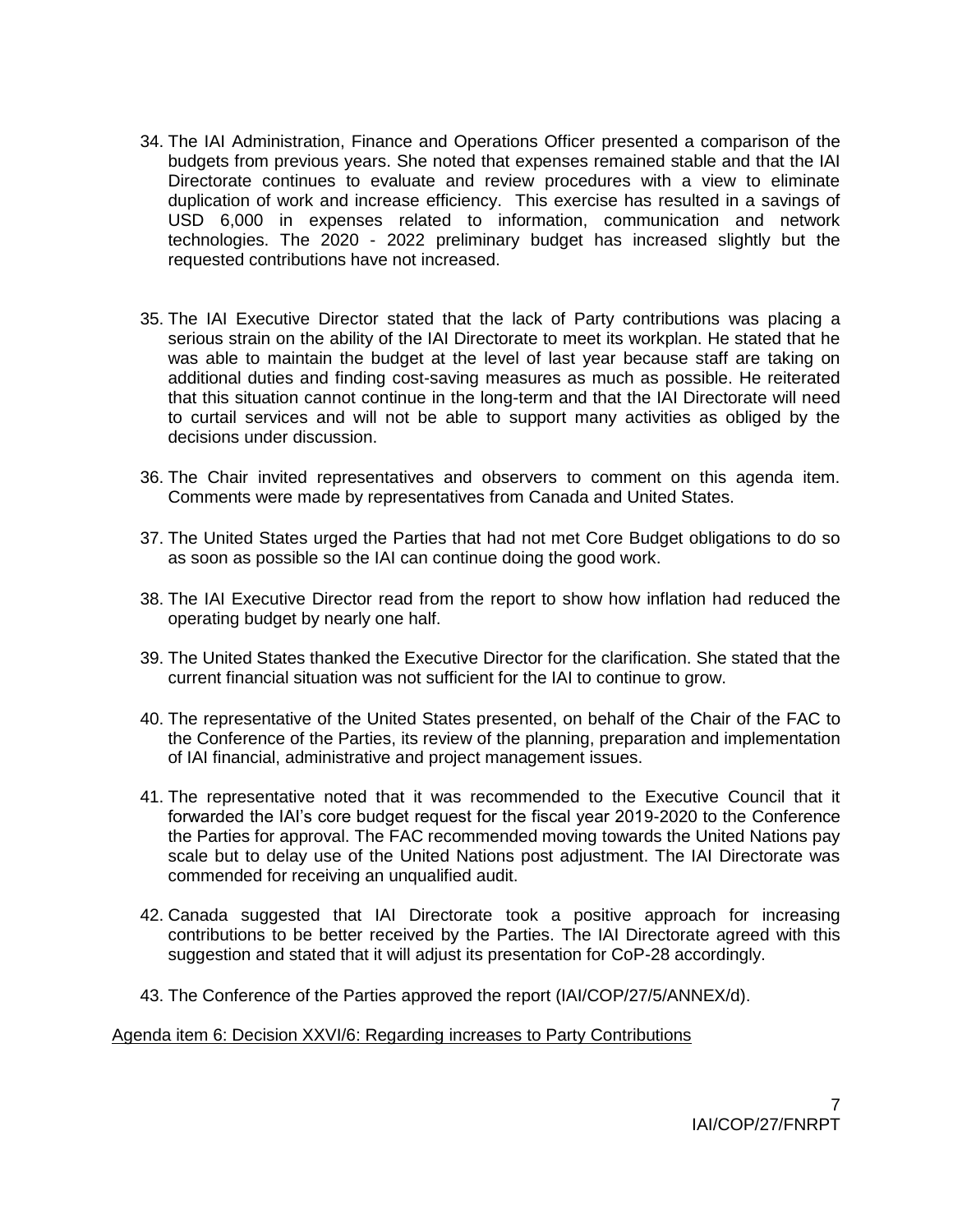- 44. The Chair invited Parties to review the Decisions for Agenda item 5. The recommendations from the IAI Executive Council were highlighted.
- 45. The Conference of the Parties adopted the draft decisions contained in document *Financial and budgetary matters Annex 2: Core Budget and Country Contributions for FY 2019-2020 and Preliminary request 2020-2022*, no. IAI/COP/27/5/ANNEX/b.

## 3RD SESSION, 5 June 2019

### Science-Policy Workshop and Case Study presentation by Brazil

- 46. The Chair opened the  $3<sup>rd</sup>$  session of the meeting by introducing presenters at the Science-Policy Workshop and Case Study by Brazil.
- 47. The presenters were requested to focus on the following three questions:
	- a. Can you provide examples of how your institution's activities and projects have contributed to the development of national regional policy?
	- b. What do you believe are the emerging priorities at the national and regional levels and how can the IAI assist Parties in meeting the challenges posed by these priorities?
	- c. What advice would you provide the IAI to better use the results of its activities and projects to inform policy makers?
- 48. The IAI Executive Director introduced the need to integrate science information into national policies. He introduced three presenters:
	- d. Dr. Mahlet Mesfin, Deputy Director for Science Diplomacy for the American Association of the Advancement of Science
	- e. Dr. Alexandra Moreira, Secretary-General of the Amazon Cooperation Treaty Organization.
	- f. Dr. Erica Key, Executive Director of Belmont Forum
- 49. He also introduced Dr. Andrea Araujo Nascimiento from Brazil and gave her the floor to present a case study from that Party.
- 50. Dr. Andrea Araujo Nascimento, Coordinator of Global Climate Change MCTIC in Brazil began by speaking on the interaction of science to public policy. She described Brazil's contributions to the United Nations Framework Convention on Climate Change through its national communications and biennial update report. She also spoke on Brazil's development of its National Policy on Climate Change and how annual estimates of greenhouse gas emissions are reported along with Nationally Appropriate Mitigation Actions. The Sirene National Emissions Registry System for the official reporting of monitoring data was introduced and described. She continued by mentioning how costeffective strategies were prioritized and then compared across future emissions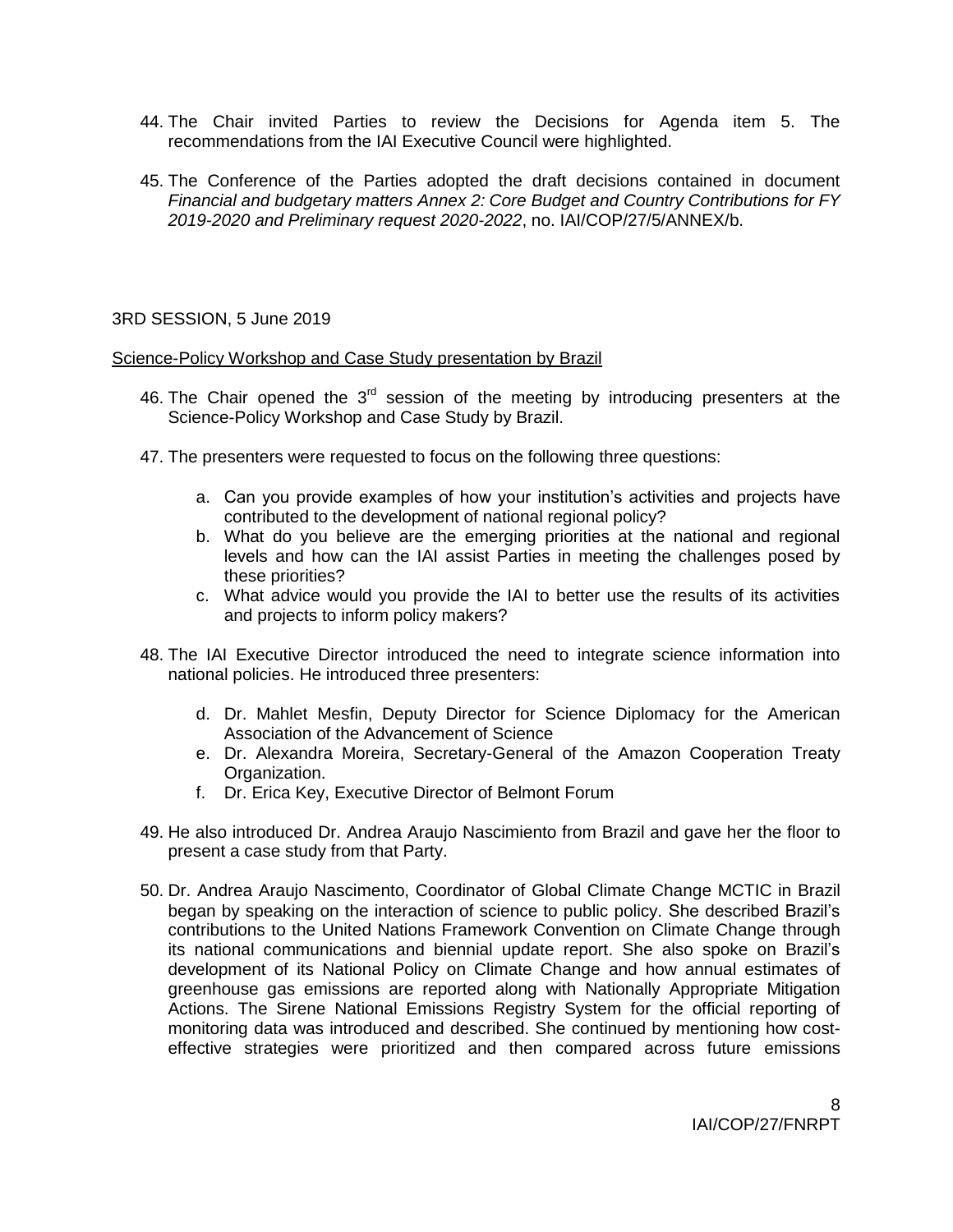scenarios. Lastly, she described a new initiative to develop a platform to supply information in a digestible way for policy makers about climate impacts: SISMOI – Brazilian System for Monitoring and Observing the Impacts of Climate Change. The impact analysis prioritizes water, food and energy.

- 51. The IAI Executive Director introduced Executive Director, Ms Alexandra Moreira of the Permanent Secretariat of Amazon Cooperation Treaty Organization (ACTO), and gave background on efforts to work with that regional organization in the future, as well as joint activities with regional organizations in South America.
- 52. Dr. Moreira thanked the Parties for the opportunity to the ACTO and its programme of work. She provided background on the organization and the importance of the Amazon region. ACTO is an Intergovernmental Organization formed by eight Member Countries: Bolivia, Brazil, Colombia, Ecuador, Guyana, Peru, Suriname and Venezuela, encouraging sustainable development and social inclusion in the region. She summarized the current threats to the Amazon and the work of the ACTO to ensure its sustainable development. Dr. Moreira described in detail a case study from Bolivia on monitoring forest cover in Amazon. Through this project, Bolivia was able to create a National Monitoring Center to promote the sustainable development of the region. She also introduced a project headed by ACTO to provide countries of the region with better infrastructure to combat illegal trafficking of species and to enhance participation in the Convention on International Trade in Endangered Species. She also described the Regional Amazon Observatory which should be implemented in the next two years. She concluded by highlighting opportunities for collaboration between the IAI and the ACTO and thanked the Parties the invitation to introduce the ACTO.
- 53. The IAI Executive Director introduced Dr. Mahlet Mesfin from American Association for the Advancement of Science (AAAS) and invited her to speak on the work of her organization.
- 54. Dr. Mesfin expressed her gratitude to present on the AAAS. She referred to the Memorandum of Understanding established between the IAI and the AAAS and thanked the Parties for the opportunity to work more closely with the IAI. She described the overlap between the two organizations in the intersection of science and policy. She spoke on the AAAS as the world's largest scientific organization with over 250 affiliate institutions. She described the AAAS Policy Fellowships, explaining that Fellows are placed in government offices to learn about and contribute to science-policy processes. Organizations across the world look to AAAS to help with science-to-policy. AAAS is assisting the IAI to build a fellowship program where early career scientists will be placed in national government offices and ministries. In addition to fellowships, AAAS works to engage the public and society with social media campaigns and jointly attended workshops. Dr. Mesfin introduced two new initiatives: The Center for Scientific Evidence in Public Issues which shares scientific and technical evidence with policy-makers working at all levels of government, and SciLine which is a unique service to help reporters connect directly with scientists. Lastly, she described the Center for Science Diplomacy which bridges the gap between science and diplomacy. The Center hosts regular publications, annual workshops, and public engagement. They also focus on Science Diplomacy Capacity Building, including joint efforts with the IAI.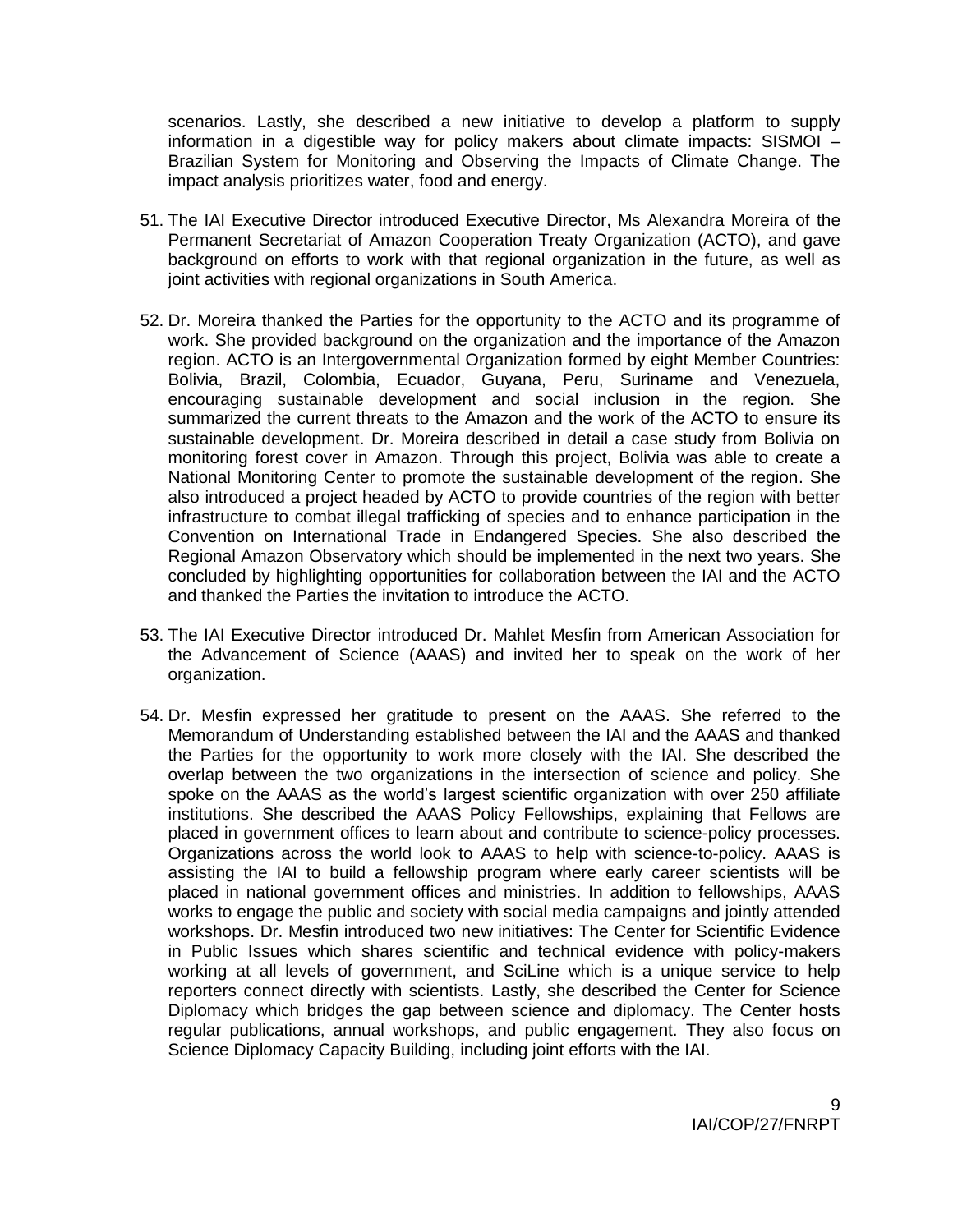- 55. The IAI Executive Director mentioned that the Directorate will be creating a Fellowship program with the help of AAAS. The Directorate presented on the program at a later time during the meeting.
- 56. The IAI Executive Director invited Dr. Erica Key, Executive Director of the Belmont Forum to present. He mentioned that three members of the Belmont Forum Steering Committee were present: The United States, the São Paulo Research Foundation, and the IAI Directorate.
- 57. Dr. Erica Key described the Belmont Forum as a partnership of over 125 resource organizations that work towards understanding and mitigating global change challenges. The Belmont Forum can work with anyone with funding or in-kind support. Belmont Forum partners maintain control over their resources and support their researchers. She described the transdisciplinary nature of research supported by the Belmont Forum which includes end users in all project stages, from research design to implementation to completion. Future funding will likely address migration, circular economy, green urbanization, water and trade, climate-water-health, and other topics. The Belmont Forum recently relocated to Montevideo, Uruguay, and is co-housed with the IAI. The IAI and the Belmont Forum are planning shared activities and are looking forward to working in the Global South. There are workshops planned in Latin American and the Caribbean.
- 58. The IAI Executive Director spoke on efforts to create a flexible funding mechanism for the Americas, based on and in partnership with the Belmont Forum. He asked Parties to consider the strategic partnership with the Belmont Forum and described how three or more parties could create a Collaborative Research Action to bring in several parallel funding agencies to work on important issues.
- 59. The Chair opened the floor to discussion among Parties.
- 60. Comments were made by: Brazil, Canada, United States, the SPAC Chair, and the IAI Executive Director
- 61. The United States representative described free training in remote sensing (online and face-to-face) through the United States National Aeronautics and Space Administration. She invited Parties to contact her for more information.
- 62. The SPAC Chair expressed her appreciation for the Science-Policy workshop and for the direction it provides for the SAC and SPAC. She mentioned the interest of the Humboldt Institute in Colombia in becoming an Associate of the IAI.
- 63. Brazil thanked the speakers for their presentations. He stated that they were timely for the discussions they were having that week and relevant for the region. He made reference to the relevancy of the presentations to the activities listed in the draft IAI Strategic Plan.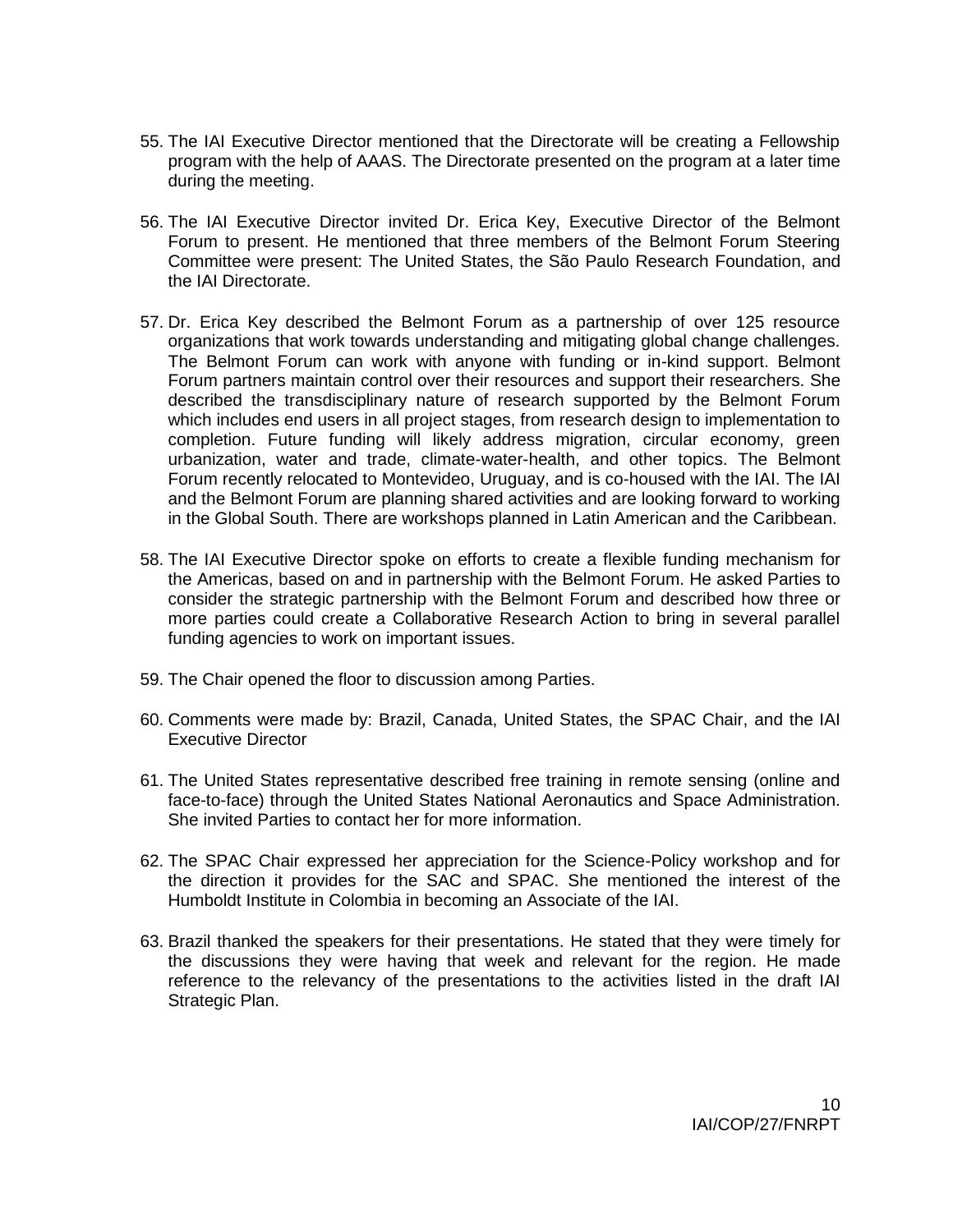- 64. Brazil expressed its interest in working with AAAS and learning about scientific cooperation and diplomacy. He also mentioned his interest in partnering with the Belmont Forum and suggested the IAI should continue to advance relations.
- 65. Canada referred to activities related to climate change and transdisciplinary research and stated the relevancy of the presentations to Canada's efforts to implement similar programs.
- 66. The IAI Executive Director thanked the speakers for their contributions. He invited the Parties to be present for the signing of the MOU between the IAI and ACTO.
- 67. The MOU between the IAI and ACTO was signed.

4TH SESSION, 5 June 2019

### Executive Council

Agenda item 7: Report from the Executive Council

- 68. The Chair read the list of Parties in attendance during the Executive Council meeting held on 4 June 2019.
- 69. The Chair asked the IAI Directorate to review the Recommendations from EC-47.
- 70. The IAI Executive Director went over the report from the Executive Council to the Parties, including the Recommendations to CoP-27 from EC-47.
- 71. Comments were made by: United States and Canada.
- 72. The United States stated that the idea of a flexible funding mechanism for the Americas had been discussed for many years. She continued by suggesting that the establishment of a task force on this topic may move the idea forward and that the United States would be a willing participant should such a task force be established.
- 73. The IAI Directorate presented a recommendation on the establishment of such a task force for consideration by the Parties.
- 74. Canada asked for clarification on the composition of the task force. The United States replied stating that it would be achieved by working with the Focal Points. She made the case for approaching both science funding agencies and development aid agencies. The message would be tailored to each individual organization which would be lost in a large gathering.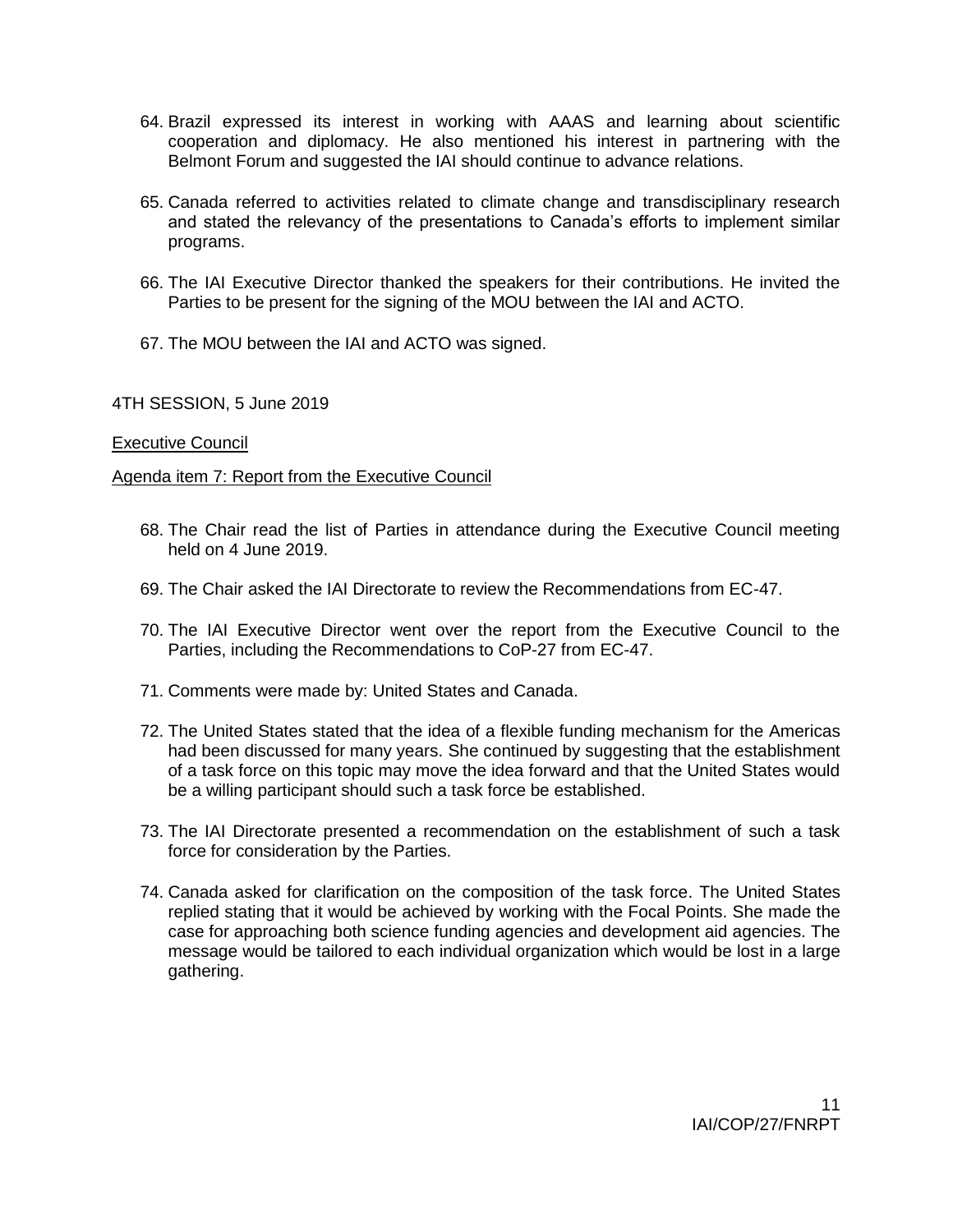- 75. The Parties adopted the draft decision on establishment of the task force<sup>1</sup>.
- 76. The IAI Executive Director stated that following CoP-27, the Parties would receive a notification requesting membership on the task force.
- 77. On conclusion of discussions on the establishment of the task force, the Chair requested for a closed meeting to discuss the recommendation to extend the contract of the IAI Executive Director for a single additional term in accordance with Article VIII, paragraph 4 of the *Agreement*.
- 78. The Parties agreed by consensus to extend the term of the Executive Director.

## The Scientific Advisory Committee and the Science Policy Advisory Committee

## Agenda item 8: Report of the SAC

- 79. The Chair of the SAC, Dr. Reynaldo Victoria, was invited to report on the activities of the Committee during the intersessional period.
- 80. He referred to the candidates for re-election to the SAC: Two nominations were provided by Parties, one by an Associate, and a fourth by SAC members.
- 81. He also referred to the SAC´s contribution to the drafting of the IAI Strategic Plan, serving as reviewers for the Small Grants Program Human Well-Being call, participation in the advisory committee to select the IAI Science Director, the updating of the IAI Scientific Agenda, the updating of the IAI Conflict of Interest quidelines and the provision of scientific advice to the CoP and the IAI Directorate.
- 82. The Chair opened the floor to questions or comments from Parties.
- 83. The Chair informed the Parties that a committee was formed to endorse the elections of SAC Members: Guatemala, Panama, United States.

## Agenda item 9: Report of the SPAC

l

- 84. The Chair invited Dr. Brigitte Baptiste, Chair of the SPAC to present the SPAC Report.
- 85. Dr. Baptiste referred to the need for the CoP to adopt the draft rules of procedure for the SPAC. Accordingly, once adopted, a call for nominations to the SPAC would be sent to Parties during the intersessional period.
- 86. She also referred to the request by the CoP for SPAC members to remain as active members until such a time that elections to that Committee may be held.

<sup>1</sup> XXVII/32. *The Conference of the Parties is invited to establish a task force to meet with national funding agencies to encourage and to ensure support to IAI science and capacity building programs, activities and projects.*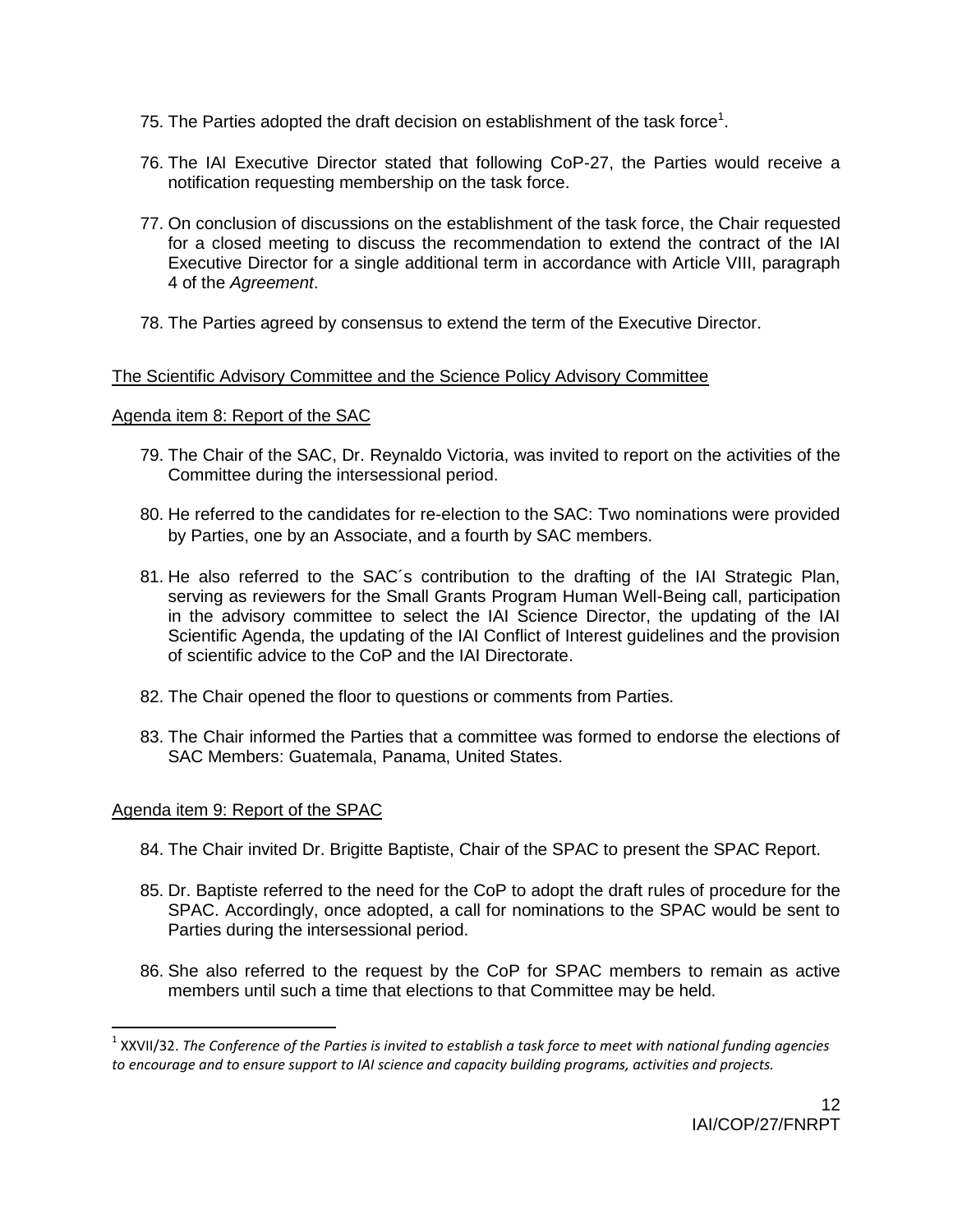- 87. Dr. Baptiste continued by mentioning the role in the SPAC in the development of indicators for the Strategic Plan.
- 88. The Chair thanked both the SAC and SPAC Chairs and opened the floor to comments. There were no comments.

### Agenda item 10: Decision XXVI/8: Rules of procedure for the Science-Policy Advisory **Committee**

- 89. The Chair opened the floor to comments on the draft decision on Rules of Procedure for the SPAC. The SAC Chair asked for clarification on the remaining members of the SPAC.
- 90. The Chair clarified that all SPAC Members will remain on the SPAC, with the exception of Dr. James Rusak from Canada, who regretfully stepped down from the SPAC in 2019.
- 91. Parties approved by consensus the rules of procedure for the SPAC.

### Agenda item 11: Recommendations by the SAC, SPAC, and the IAI Directorate on revisions to the *IAI Scientific Agenda*

- 92. The Chair asked the IAI Executive Director to speak on Agenda item 11.
- 93. The IAI Executive Director said that the SAC was recommending revisions to the Scientific Agenda per Article VII, paragraph 4(a) of the *Agreement<sup>2</sup> .*
- 94. Canada was given the floor to speak on their recommendations to the Scientific Agenda. It suggested that revisions would clarify the language and improve the readability of the Agenda.
- 95. The IAI Executive Director mentioned that Canada's recommendations were discussed at the Joint SAC/SPAC meeting and that members supported the revisions.
- 96. The Chair thanked Canada for their contribution and asked for comments.
- 97. Comments were made by the Canada, United States, SAC and SPAC.
- 98. The United States requested that *climate change in the past* be revised to read *environmental changes in the past*.
- 99. The SPAC Chair supported the suggestion by the United States.

l

<sup>&</sup>lt;sup>2</sup> The Scientific Advisory Committee shall: a) Make recommendations to the Conference of the Parties regarding the *Scientific Agenda, long-range plans and annual program of the Institute*.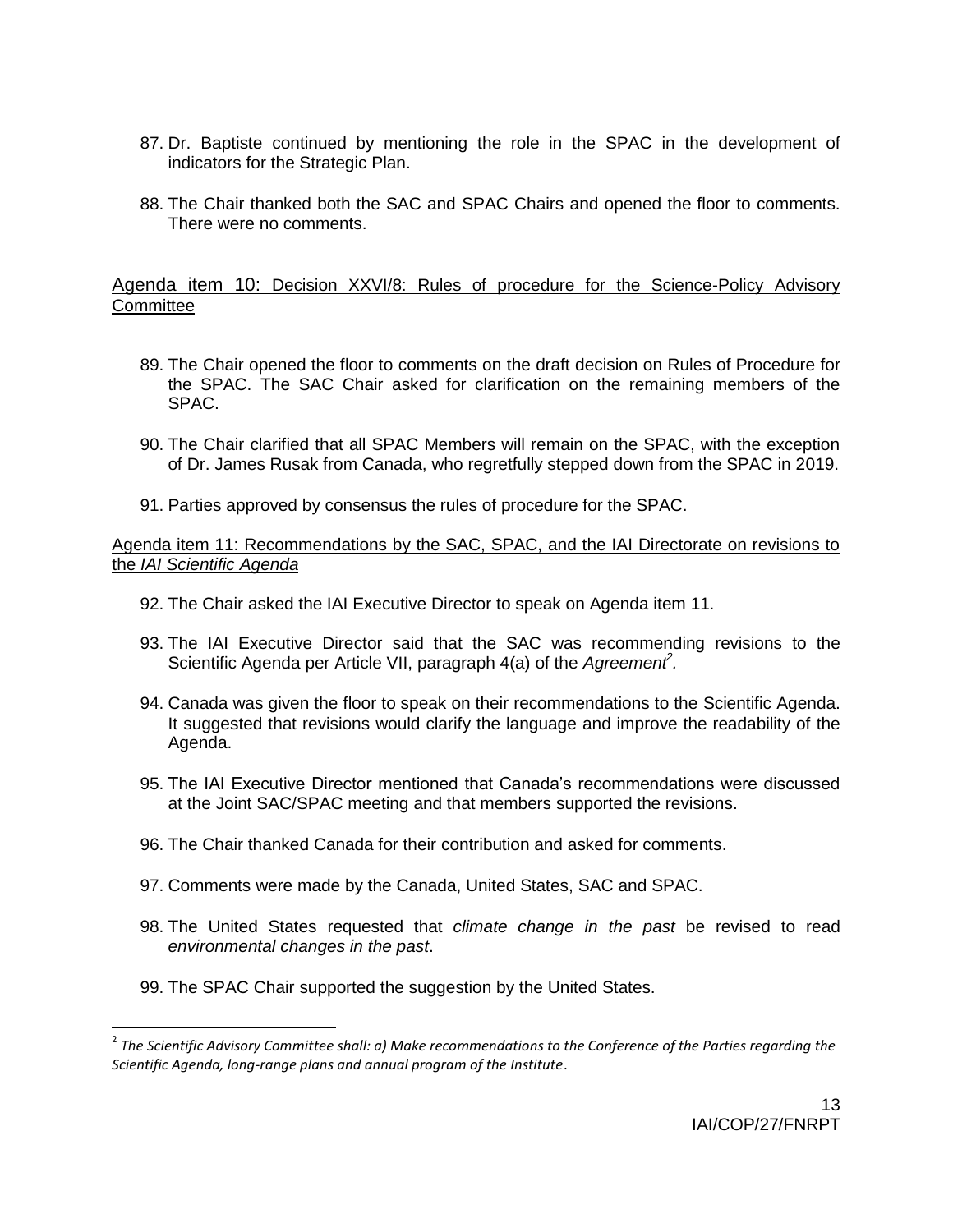- 100. The Chair asked if the Parties would approve the IAI Science Agenda with the edits from Canada and the suggestion by the United States.
- 101. The United States pointed out that the IAI is supposed to be interdisciplinary, yet the Science Agenda is broken out into disciplines. The themes are fine but the topics themselves should include humans and social sciences. This would ensure that the basic science would be supported but then it would be used to inform societal issues. She asked that the Parties made suggestions on how to move forward.
- 102. The IAI Executive Director suggested that the Parties adopted the Decision but requested that the SAC and SPAC further revised the document to enhance the transdisciplinary nature of the Agenda.
- 103. The United States made a motion to accept the way forward proposed by the IAI Executive Director, Canada seconded the motion.
- 104. The draft decision on the Scientific Agenda was adopted with the suggested revisions above.

### Agenda item 12: Recommendations by the SAC, SPAC and the IAI Directorate on revisions to the *IAI Conflicts of Interest and Standards of Ethical Conduct*

- 105. The Chair introduced the agenda item and asked the Directorate to introduce the document.
- 106. The IAI Executive Director mentioned that the SPAC should be included with the SAC throughout the document and, if approved, it would be revised accordingly.
- 107. The Chair opened the floor. There were no comments.
- 108. Parties adopted the revised *IAI Conflicts of Interest and Standards of Ethical Conduct* with the understanding that it would be further edited to include the SPAC where missing.

### Agenda item 13: Decisions XXVI/12, XXVI/13 and XXVI/14: Rede Clima, American Association for the Advancement of Science and Future Earth

- 109. The Chair passed the floor to the IAI Executive Director to open this agenda item.
- 110. The Executive Director described the composition of the IAI as a regional network of cooperating research entities, per Article I of the *Agreement*. He argued that Articles IX, X, XI of the *Agreement* provide the mechanisms for the establishment of the regional network. He continued by explaining that the moment was opportune for the Parties to revisit these Articles and to consider how the IAI may more effectively establish the regional network foreseen in the *Agreement*.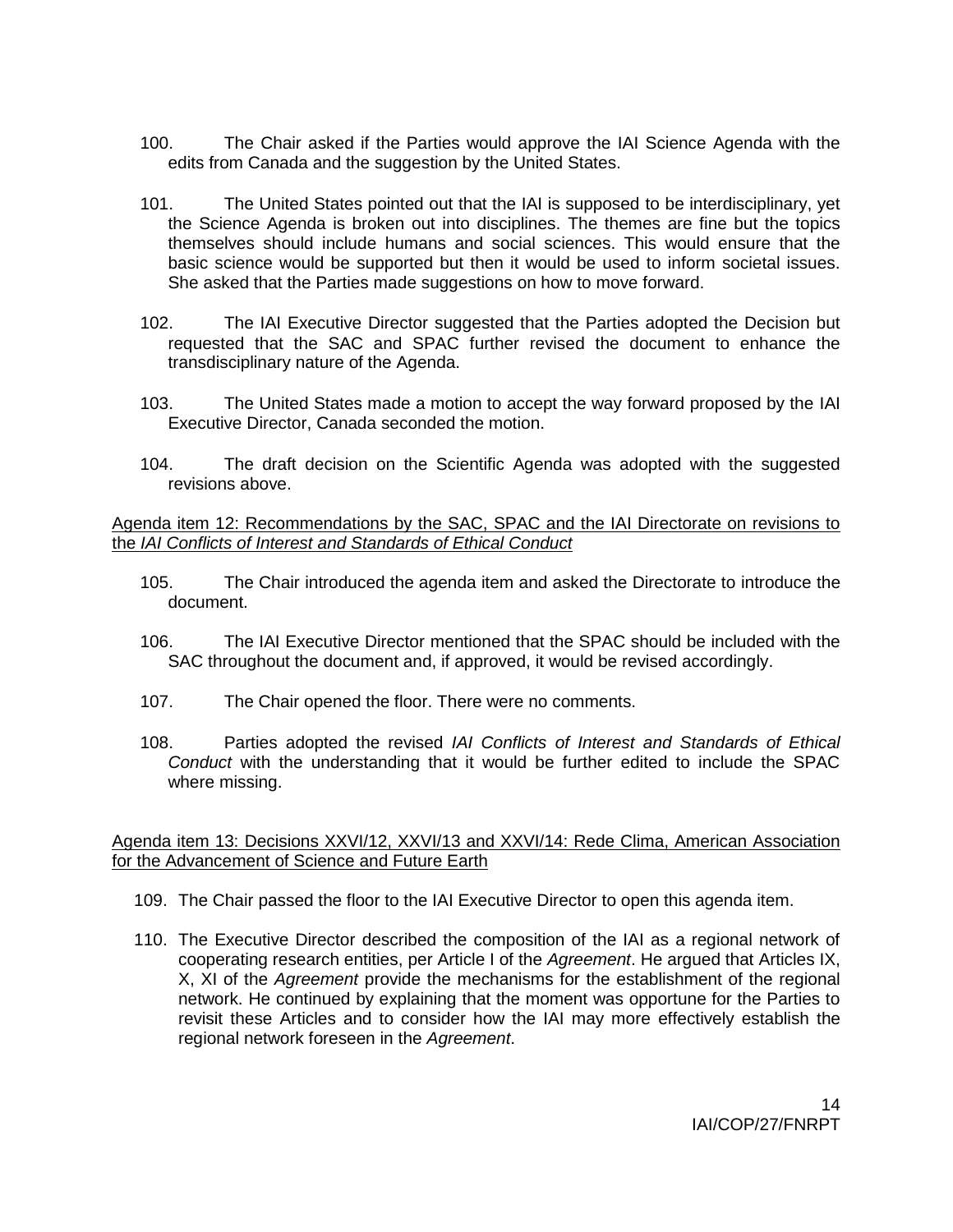- 111. The Chair opened the floor to comments.
- 112. Comments were made by Colombia, Panama, United States, SAC, and SPAC.
- 113. The SPAC Chair was of the opinion that more focus on this item may provide an excellent opportunity to bring capacity to the IAI.
- 114. She raised again the interest of the Humboldt Institute to become an Associate of the IAI and requested that Parties consider such an invitation.
- 115. Panama suggested that Estación Científica COIBA AIP may have an interest in becoming an Associate of the IAI.
- 116. Parties agreed to request the IAI Directorate to extend to the Humboldt Institute and Estación Científica COIBA AIP invitations to become Associates of the IAI.
- 117. Parties concluded discussion on this agenda item by adopting the draft decision found in document no. IAI/COP/27/13.

5TH SESSION, 5 JUNE 2019

### Ad Hoc Committee Reports

### Agenda item 14: Ad hoc committee report on Decision XXVI/11: the IAI Strategic Plan

- 118. The Chair asked the IAI Directorate to present the draft Strategic Plan.
- 119. The Directorate presented an overview of the draft Strategic Plan and its components.
- 120. The Strategic Plan contains revised Vision and Mission statements. Building on the previous 25 years, the Strategic Plan directs the organization for the next 25 years. It is ambitious, bold and visionary, and sets the IAI up to be a global leader in transdisciplinary science and science diplomacy. The Strategic Plan will serve as a roadmap, set expectations of the Parties, meet objectives under the Science Agenda, inform policy, and secure long-term funding.
- 121. There are three Themes in the Strategic Plan: I) Meeting the Needs of the Parties to Address Global Change Issues, II) Science for the Sustainability of the Americas, III) Sustainability of the IAI.
- 122. There are Goals, Objectives, and Actions. The Goals and Objectives have a 25-year time horizon. The Actions are 3-6 years, coinciding with the tenure of the IAI Executive Director.
- 123. Annual reporting on activities and actions are proposed to be given annually at CoP Meetings.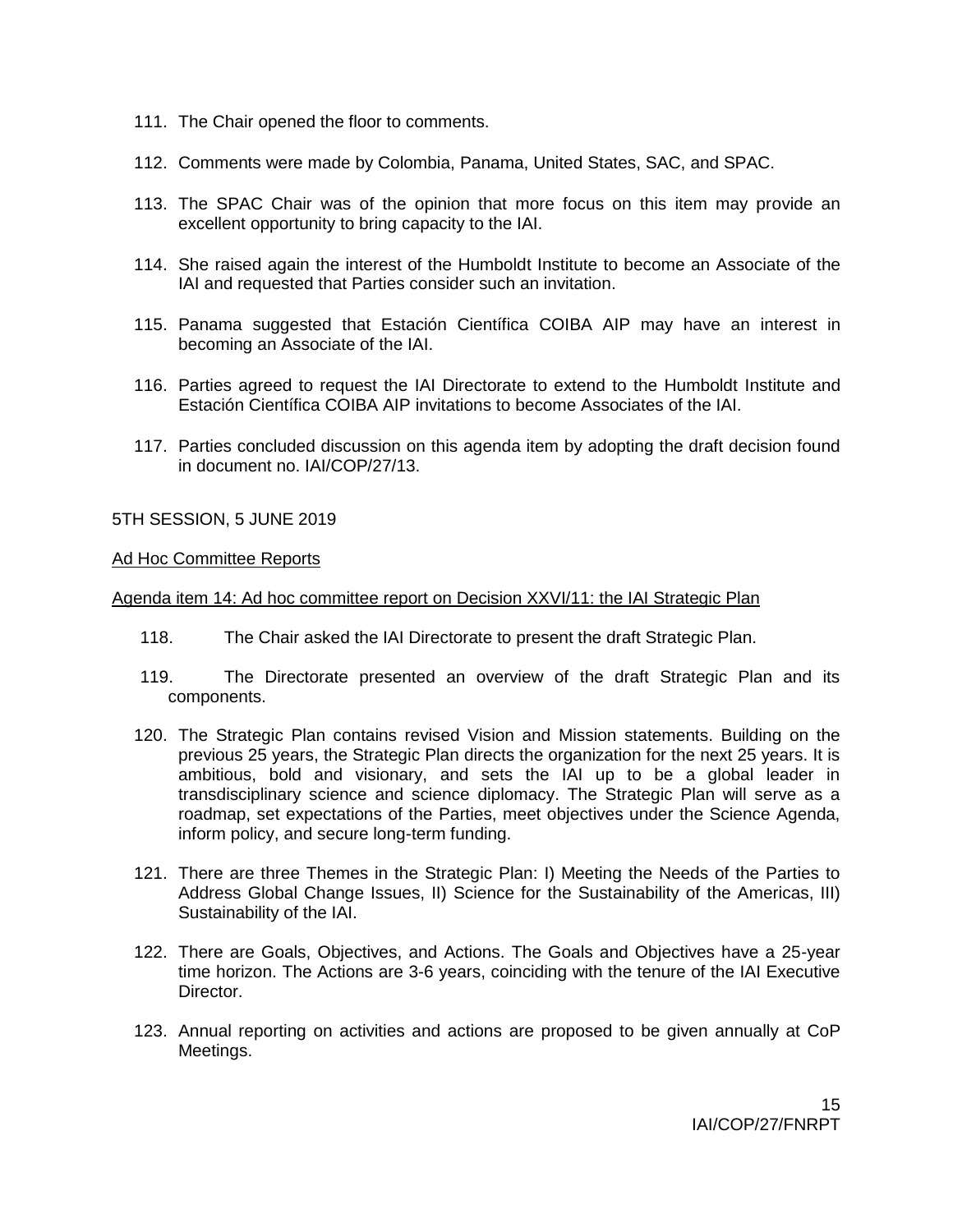- 124. The Chair opened the floor to comments.
- 125. Comments were made by Brazil, Canada, Untied States.
- 126. The United States thanked the Ad hoc Working Group for their work. The Strategic Plan allows the IAI to capitalize on available scientific capacity and to be a global leader in transdisciplinary research. The Strategic Plan also allows the IAI to communicate to potential partners about exactly what it does.
- 127. Canada echoed the United States and applauded the Ad Hoc Working Group for their approach to include principles such as transdisciplinarity in the Plan. It mentioned Open science and open data which are all consistent with Canada's research values.
- 128. The IAI Executive Director added that there will be an Ad Hoc Committee established every three years to evaluate progress on and possible revisions to the Plan.
- 129. The United States asked for language in the draft decision to encourage Associates and other partners to contribute to the annual evaluation of the Plan.
- 130. The draft decisions presented in Document IAI/CoP/27/14 were approved by consensus.

### Report of the IAI Directorate

### Agenda item 15: Decision XXVI/19: Report of the IAI Directorate on the merger with the Science Development Directorate and the Science-Policy Liaison Directorate

- 131. The Chair requested the IAI Directorate to introduce this agenda item.
- 132. The IAI Executive Director reported on the completion of the merger of operations of the Science-Policy Liaison Directorate in Buenos Aires, Argentina, with those of the Integrated Operations and Finance Directorate in Montevideo, Uruguay. It also informed Brazil that establishment of the Science Development Office would not be necessary in light of the Decisions on this topic adopted at CoP-26.
- 133. Parties took note of the document.

### 5TH SESSION 6 June 2019

- 134. The Chair opened the second day of CoP-27 meetings on 6 June 2019.
- 135. The Chair passed the floor to the Executive Director who noted that the meeting had a quorum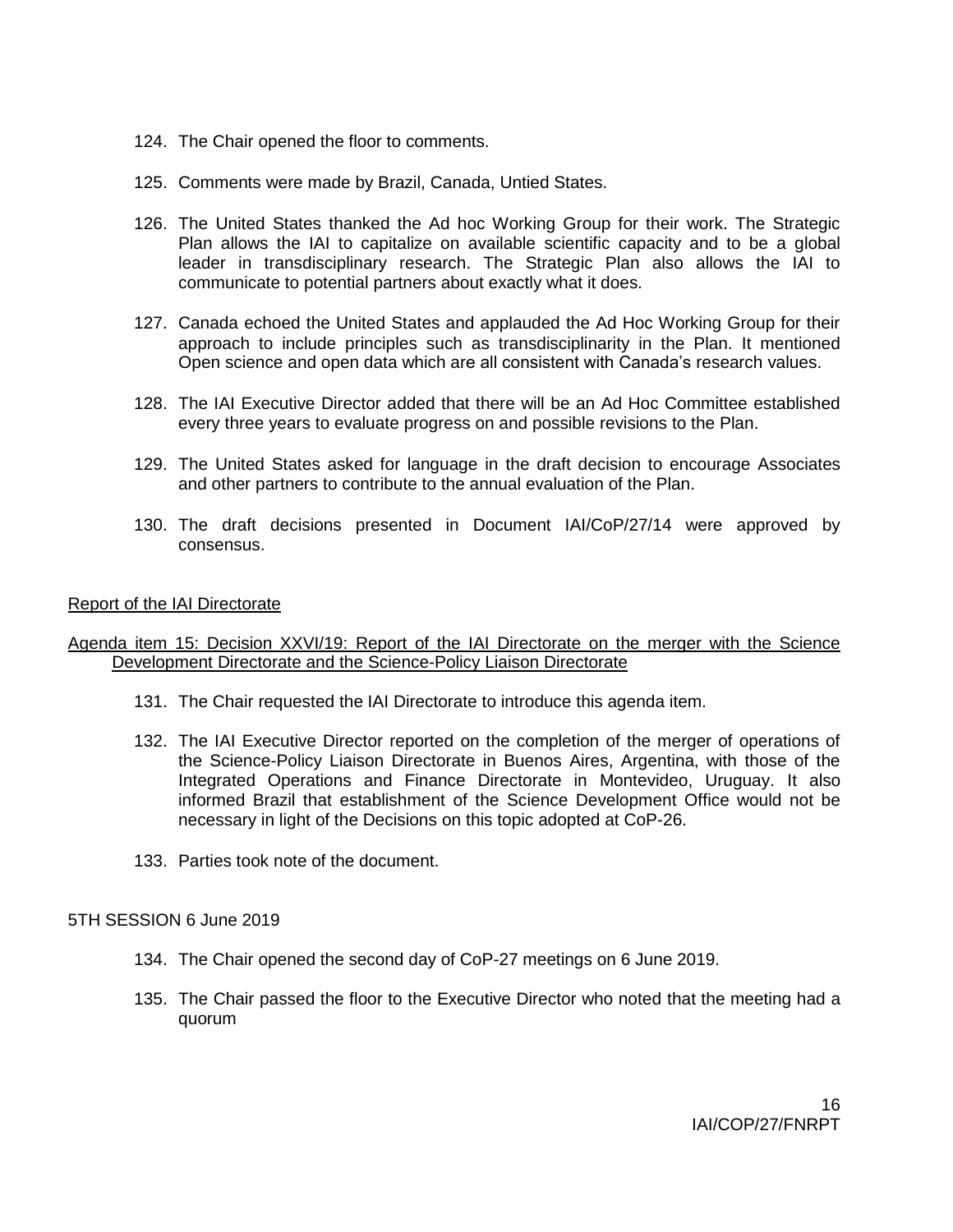### Agenda item 17: Capacity Building Report

- 136. The Chair requested for the IAI Directorate to present on this agenda item.
- 137. The IAI Directorate described the training, outreach, partnership development and fund raising activities associated with capacity building. It was stated that key partnerships with international organizations, e.g., AAAS, Organization of American States, and the Belmont Forum, among others, were responsible for the success of many of its activities.
- 138. Also emphasized the importance of addressing national and regional priorities within the context of training opportunities. In this manner, it becomes possible to design and implement capacity building activities identified as urgently needed by Parties.
- 139. The Fellowship Program being developed by the IAI Directorate exemplifies the collaborative multi/stakeholder approach to capacity building activities. The aim of the program is not to support graduate students to finish their degrees, but to give new opportunities for early career researchers to gain experience in and contribute to the workings of government departments and ministries.
- 140. Comments were made by Canada, Paraguay, Panama, United States, AAAS, SPAC, and the IAI Executive Director.
- 141. Panama voiced support for the IAI-sponsored Science Diplomacy workshop in Panama, jointly organized with the AAAS and stated the possible impact of the workshop in activities planned for the future.
- 142. Paraguay also provided examples of scholarship and science support to bridge science and policy. The scholarship program will introduce early career researchers to Congress and provide opportunities for them to learn the processes associated with the implementation of policies.
- 143. The United States shared their experience with AAAS Fellows and praised their work expertise, and contributions. She stated that this program could provide many insights for Parties planning to implement similar projects.
- 144. Canada shared its experience with a similar program and the quality of professionals that the program provides. It encouraged the IAI to continue to pursue such activities.

145.

Parties adopted the draft decisions found in document no. IAI/COP/27/17, Capacity building report.

## Agenda item 18: Global Outreach and Cooperation

146. The Chair gave the floor to the IAI Directorate to introduce agenda item no. 18.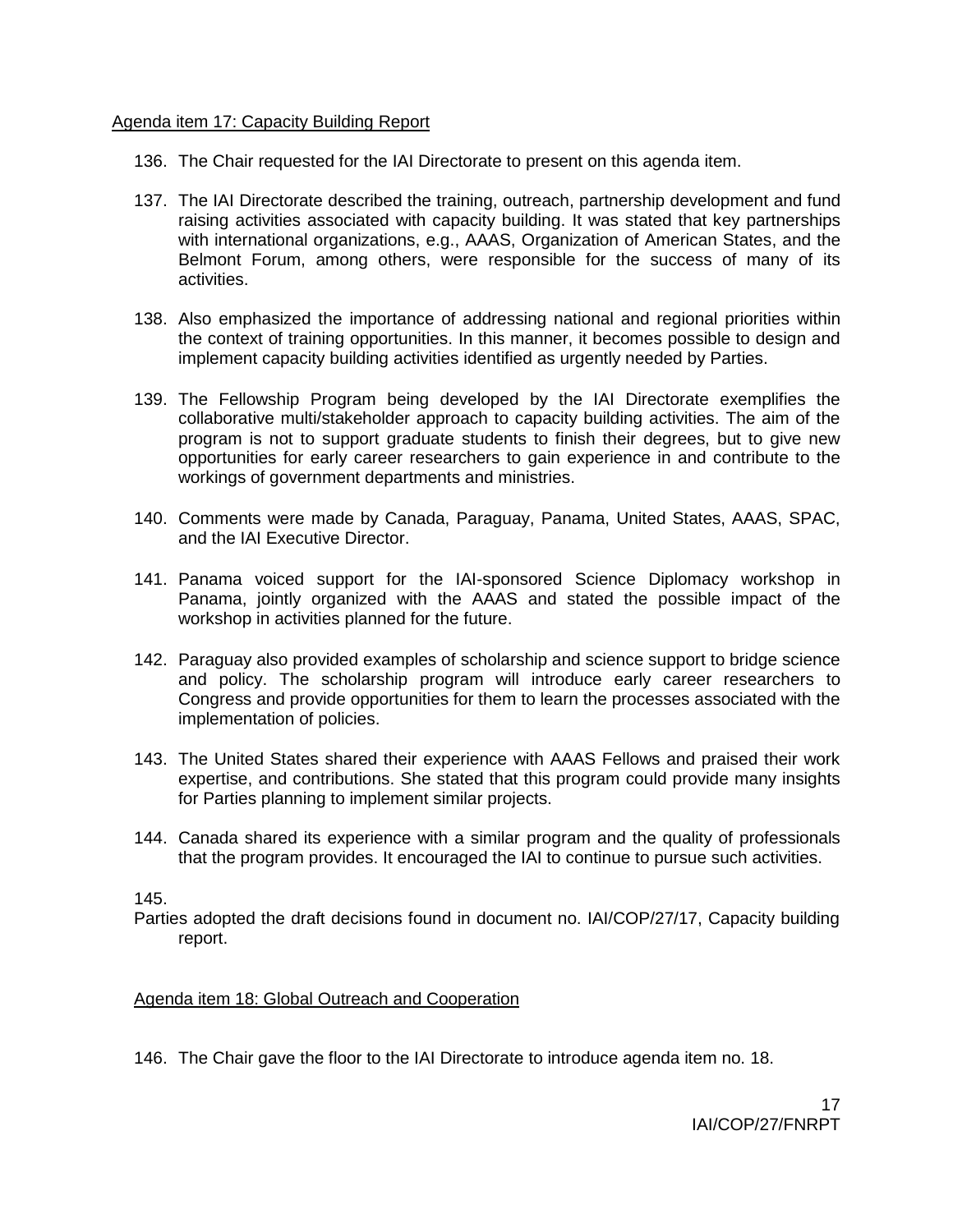- 147. The IAI Directorate spoke on efforts to engage strategic partners to further the scientific agenda of the IAI and to assist in the implementation of its strategic plan. It referred to the many joint activities with United Nations administered conventions and organizations, noting in particular the Convention on Biological Diversity and the United Nations Framework Convention on Climate Change.
- 148. In this regard, the IAI Directorate introduced Ms Jessica Jacob, Latin America & Caribbean Country Dialogue Specialist, Country Programming Division in the Green Climate Fund (GCF) to speak on the Fund's activities in Latin America and the Caribbean and to introduce the possibility of the IAI Directorate working with the Fund as a Readiness Delivery Partner. She presented a history of the GCF and the operational capacity in the region. At the time of writing, 5 billion in projects have been approved worldwide. The priority of projects is to build the capacity within national institutions.
- 149. On conclusion of the GCF's presentation, the Chair introduced Dr. Anne-Hélène Prieur-Richard of Environment, Ecosystem, Biological Resources, France who thanked the Parties for the opportunity to present and also expressed her interest in working together in the future. Her presentation focused on the Belmont Forum's Collaborative Research Action (CRA) on Food Systems and Climate, Sustainability of Soils and Groundwater. She noted the relevancy of this CRA on agricultural systems in Latin America and mentioned that it was an opportunity for IAI Parties with an interest in this topic to leverage needed funding for research on food security.
- 150. On conclusion of this presentation, the Chair invited Mr. Christian Stertz, Science Officer Embassy of Germany in Brazil to speak on the Federal Ministry of Education and Research (BMBF) of Germany new program on climate change and climate related natural risks. The objective of the program is to strengthen cooperation across countries and continents to better understand the challenges posed by climate change. He stated that cooperation with IAI may provide opportunities for cooperation on the establishment of activities under this program in Latin America.
- 151. The Chair thanked Mr. Stertz for his presentation and offered to the IAI and its Parties to explore cooperation.
- 152. The United States stated as a member of the Belmont Forum Steering Committee that she would be pleased to discuss possible collaboration.
- 153. The Chair turned the floor to the Executive Director to read the Decisions under this agenda item.
- 154. The Parties approved the draft decisions by consensus.

### Agenda item 18(a): Decision XXVI/34: Memorandum of Understanding with the Organization of American States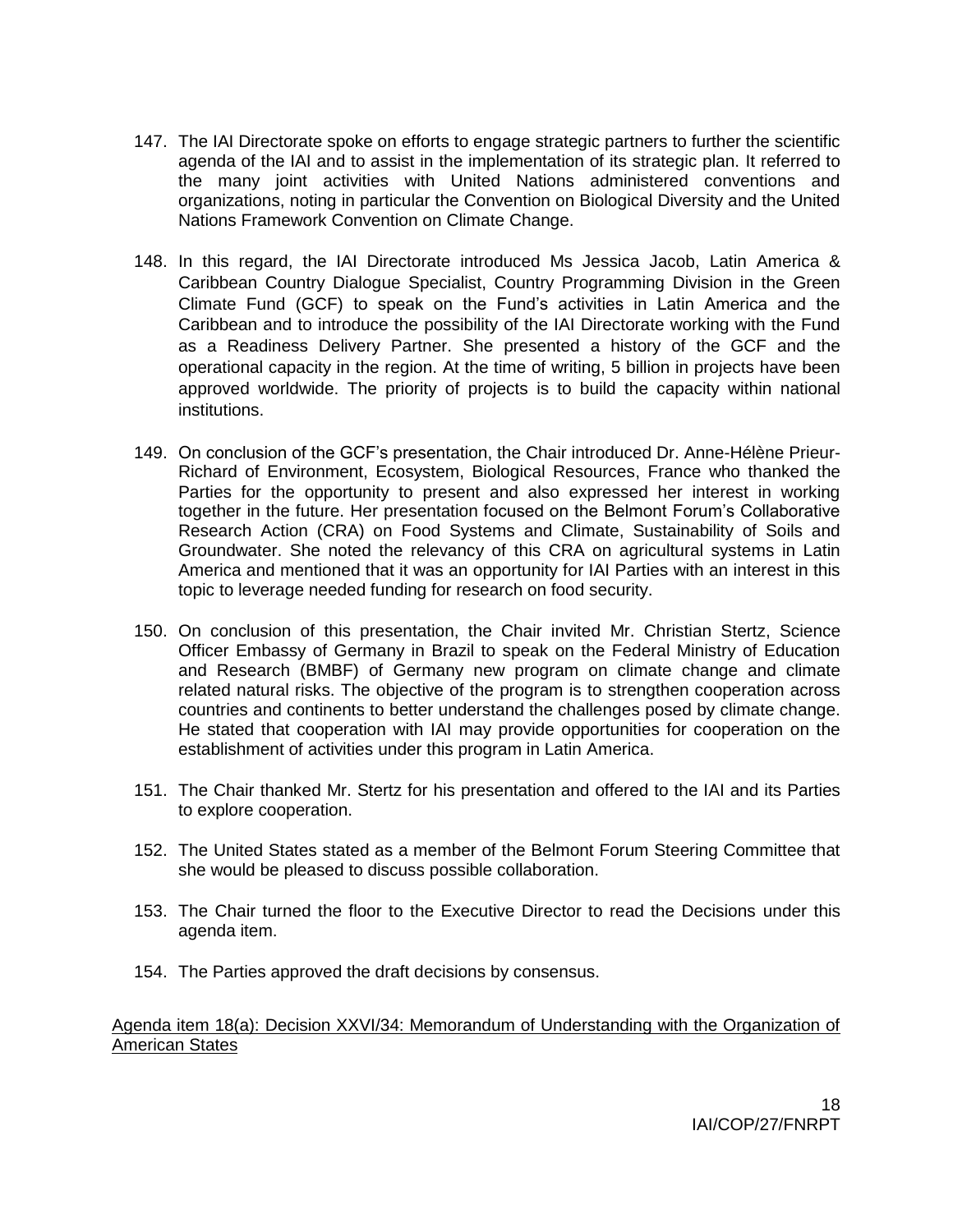- 155. The Chair asked the Executive Director to provide an overview of the MoU established with the Organization of American States (OAS).
- 156. The Directorate referred to notification no. IAIUYDIR/2019/004 which was issued on 14 March 2019 announcing the establishment of the MoU with the OAS.
- 157. The MoU aims to establish a framework for cooperation mechanisms between their respective Parties to provide stronger scientific contribution to policy processes and to build human and institutional capacities in the Americas.
- 158. Parties were invited to take note of the document.

### Agenda item 24: SAC Elections

- 159. The Chair turned the floor to the Committee to recommend candidates for the Science Advisory Committee.
- 160. The Committee reported that the two candidates, Dr. Elena Abraham and Dr. Josh Tewskbury, nominated by Parties were recommended for re-election.
- 161. Argentina voiced support for Dr. Elena Abraham and the United States voiced support for Dr. Josh Tewskbury.
- 162. CoP-27 approved the nominations for the two vacancies.
- 163. The Committee recommended that the nominee from the SAC, Dr. Reynaldo Victoria, was approved.
- 164. Dr. Reynaldo Victoria's nomination was approved by the Parties.
- 165. The Chair gave the background for the SAC nominee from the Associates, Dr. Moacyr Araujo, and recommended his election.
- 166. The Committee stated their recommendation for this candidate.
- 167. Dr. Moacyr Araujo's candidacy was approved by the Parties.

### Agenda item 16: Science report

- 168. The Chair gave the floor to the IAI Executive Director to introduce this agenda item.
- 169. The Executive Director gave a brief update on the search for a new IAI Science Director and mentioned the high quality of applications received. A decision should be announced approximately two weeks following the conclusion of CoP-27.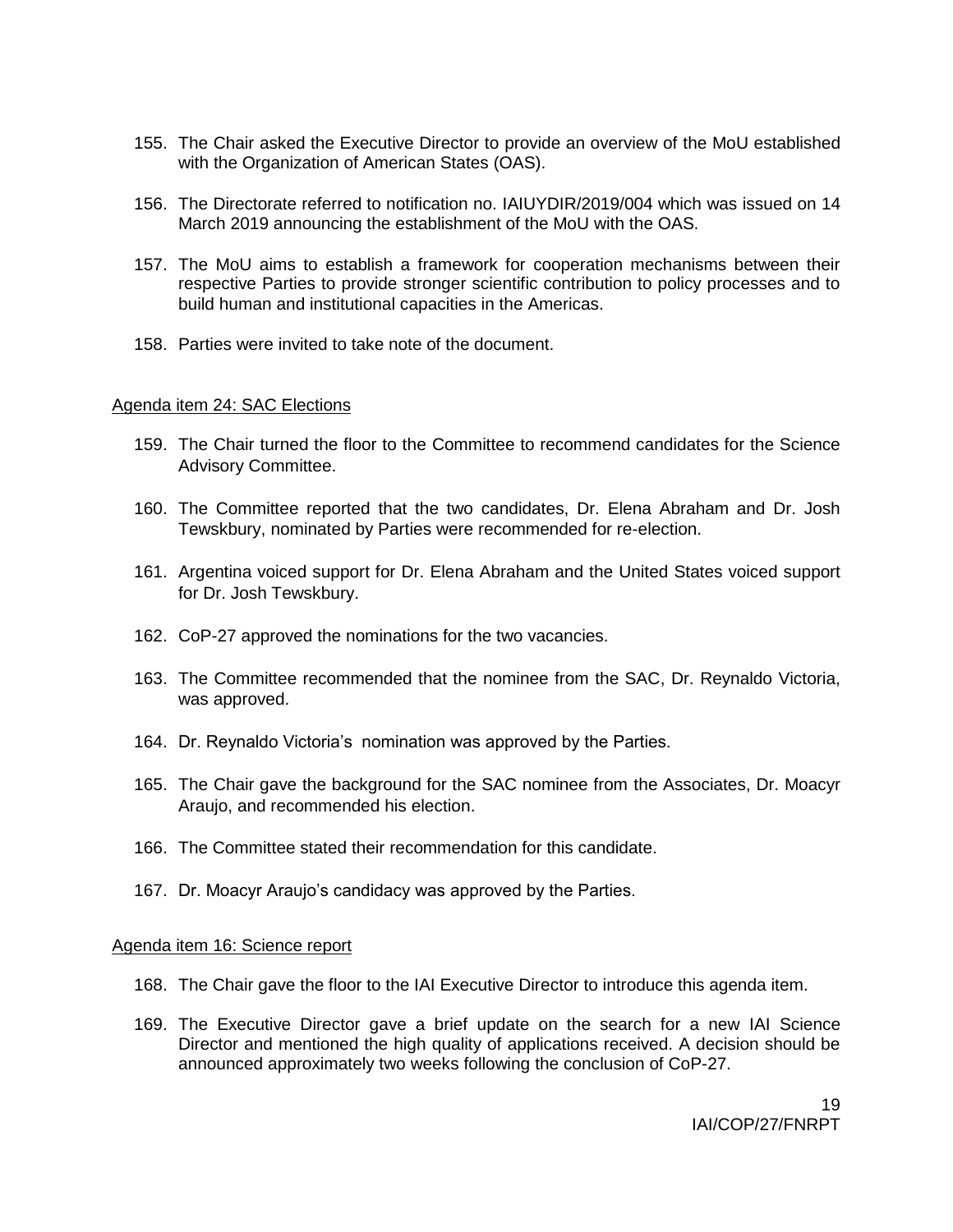- 170. The Executive Director summarized the report on science and spoke on the need to ensure that the high quality scientific output generated by IAI activities continued. He mentioned several efforts to establish partnerships to ensure the continuation of regional-led scientific activities related to global change, particularly within the context of the new IAI strategic Plan.
- 171. He summarized the conclusions of the third round of the Collaborative Research Network (CRN3) program and praised the researchers for the quality of the work and results achieved.
- 172. He also referred to the Small Grants Program and summarized the status to proposals. He concluded by speaking of plans for the implementation of CRN4 and that it would make every effort to meet the needs of the Parties. CRN4 would also provide strong focus on capacity building with a view to ensuring more equitable participation by Parties lacking adequate technical and scientific infrastructure.
- 173. The Chair opened the floor to comments.
- 174. Comments were made by Brazil, Canada, Guatemala, and the United States.
- 175. The representative from the United States stated that science priorities should support the Strategic Plan and Science agenda and have a strong focus on transdisciplinary research.
- 176. The United States also requested that the draft decision on CRN4 reflected the need to take into account national priorities and plans, as appropriate.
- 177. Canada echoed the United States stating that science should reflect Party needs and priorities.
- 178. The decisions in document no. IAI/COP/27/16, *Science Report*, were approved taking into account the requested revisions.

### Agenda item 19: Science-Policy

- 179. The Chair turned the floor to the IAI Directorate to introduce this agenda item.
- 180. The Directorate provided a summary of activities related to science-policy and summarized document no. IAI/COP/27/19 on this topic.
- 181. Activities on science to policy generated from the CRN3 projects were summarized and described. Additionally, the work jointly accomplished with multilateral environmental agreements and organizations was described and highlighted. Finally, joint work with Parties was also summarized emphasizing the need to include Parties in all IAI related activities.
- 182. The Chair opened the floor to the Parties.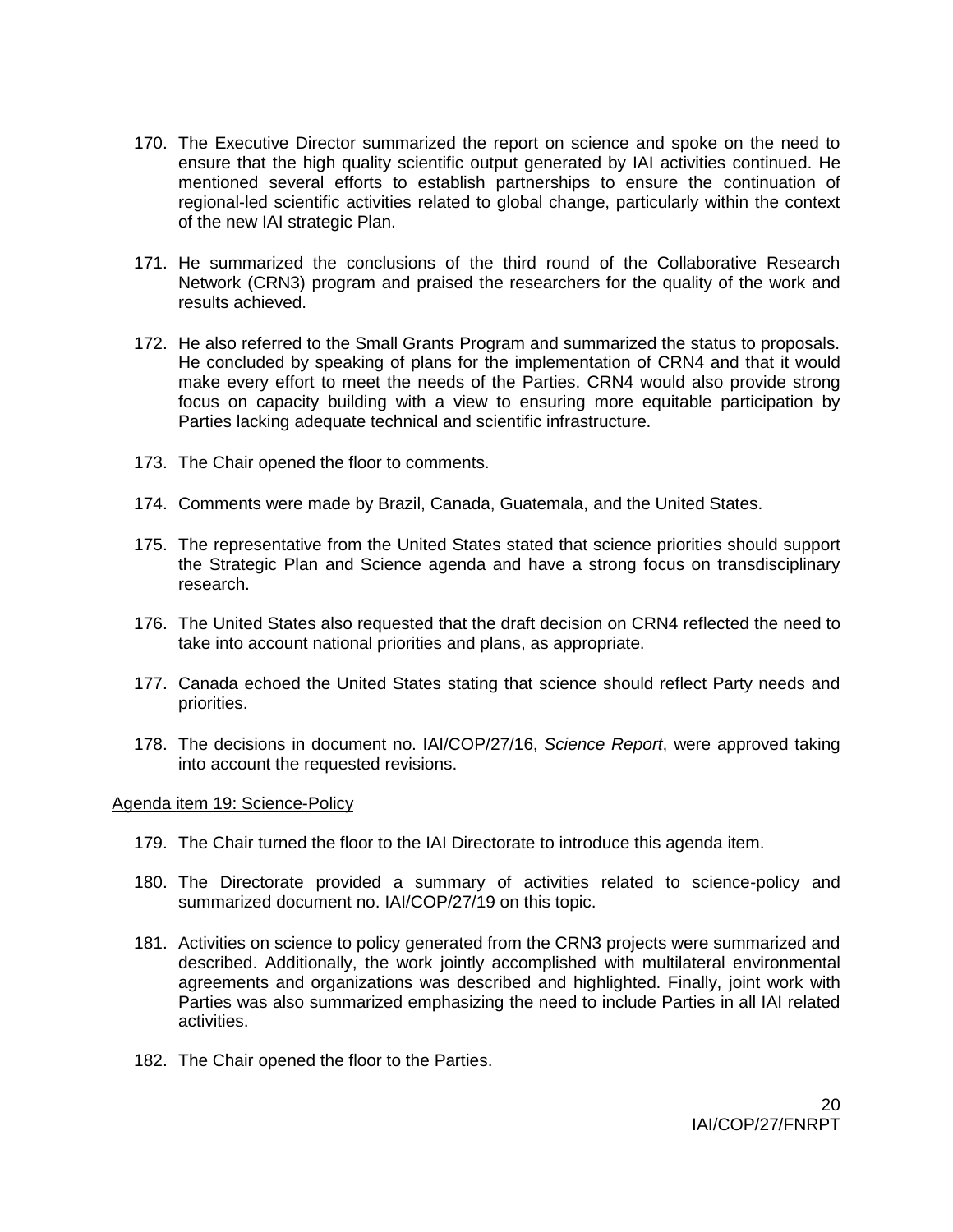- 183. Comments were made by Chile
- 184. Chile stated that there were many different mechanisms that could be used to communicate with focal points. The IAI Directorate should strive to make use of them as necessary and as appropriate.
- 185. The Executive Director responded by saying that they were good comments and that they were in alignment with several actions in the Strategic Plan. There would be no contacts with Focal Points outside the official channels.
- 186. The Decisions in document no. IAI/COP/27/19 were approved by the Parties.

### 6TH SESSION 6 JUNE 2019

#### Agenda Item 20: Communication and Outreach

### 20 a) Decision XXVI/36 Report on implementation of the IAI long-term communication strategy and plan

- 187. The Chair gave the floor the IAI Directorate to introduce this agenda item.
- 188. The IAI Directorate gave a brief overview of document no. IAI/COP/27/20a summarizing the many activities implemented to increase public awareness of the IAI and to implement the IAI long-term communication strategy and plan.
- 189. The Chair opened the floor to comments.
- 190. Comments were made by the United States.
- 191. The United States complimented the Directorate on improved communications and on the design of the new website.
- 192. The Chair echoed the comments of the United States.
- 193. The CoP noted document no. IAI/COP/27/20a.

#### 20 b) Decision XXVI/49: Special issue on the IAI in a peer reviewed journal

- 194. The Chair gave the floor to the IAI Directorate to introduce this agenda item.
- 195. The IAI Directorate gave an update on the efforts to publish a special issue in a peer review journal on CRN3 synthesis and position papers.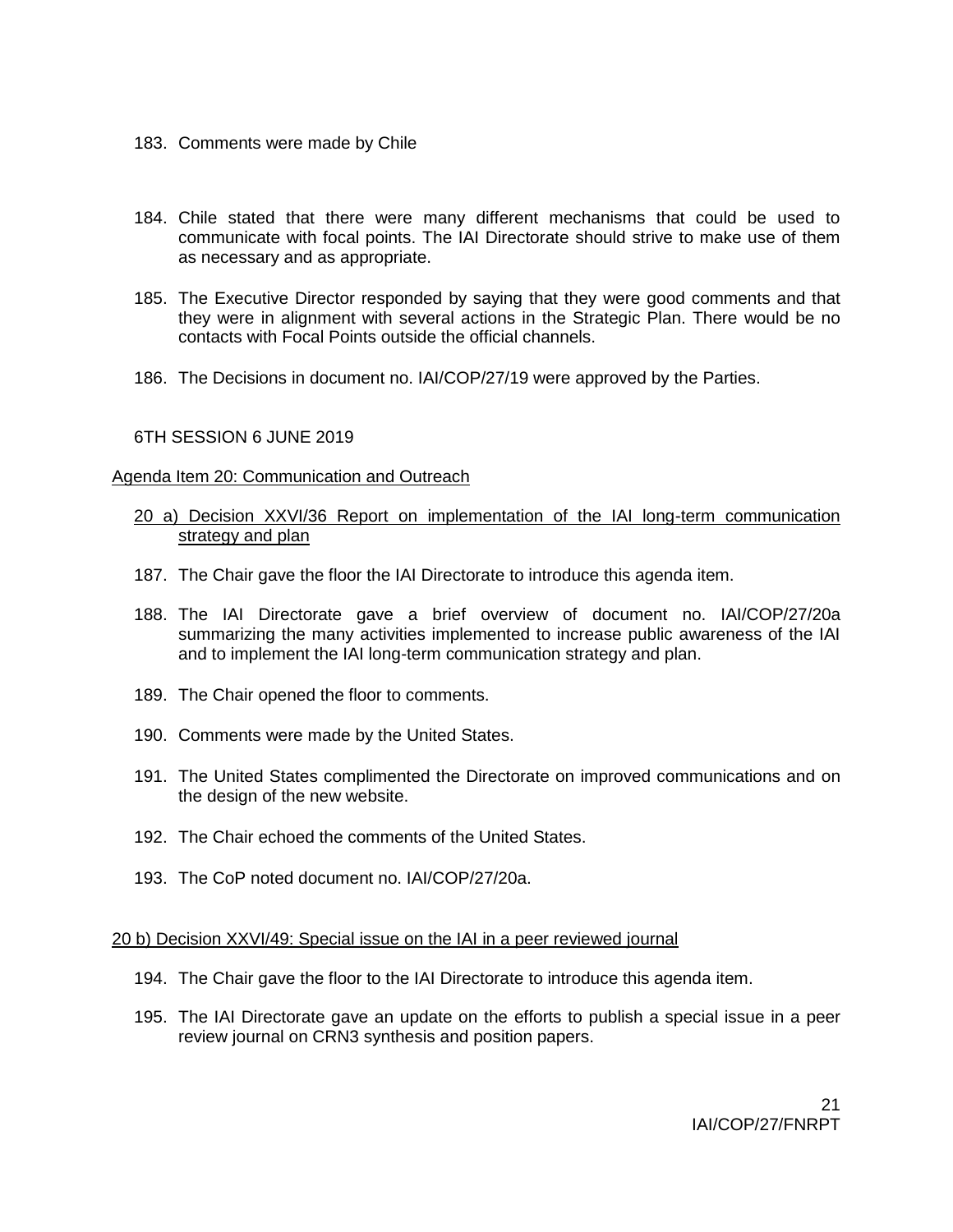- 196. He mentioned that the SAC and SPAC would serve as an editorial board with the IAI **Directorate**
- 197. The Chair opened the floor to comments.
- 198. Comments were made by Canada, Guatemala, United States.
- 199. The representative from the United States asked if authors could draft joint papers. The IAI Directorate replied in the affirmative.
- 200. The representative from Canada asked if the journal would be open access. The IAI Directorate replied in the affirmative stating that every effort had been made to ensure publication in an open access journal.
- 201. The draft decision in document no. IAI/COP/27/20b was approved by the Parties.

### Agenda item 22: Data and information

22 a) Decision XXVI/43: Enhancement of the IAI website 22 b) Decision XXVI/45: Report on the implementation fo the *IAI Open data policy and principles* and the IAI open data portal

- 202. The Chair turned the floor to the IAI Directorate to introduce these agenda items.
- 203. The Executive Director gave an overview of the work to enhance the website and to increase web security. He explained that the content of the website has been transferred to a new open source content management system. The IAI website can now be updated without the need for a web developer or programmer.
- 204. The Chair commented on the improvement of navigation and accessibility of the website. He opened the floor to comments. There were none.
- 205. The Chair invited IAI Executive Director to provide a summary on work related to Open Data.
- 206. The IAI Executive Director summarized the work achieved to date and thanked the Government of Uruguay Agency for Electronic Government and Information and Knowledge Society (AGESIC), which provided the framework, through the AGESIC open data catalog, to learn the requirements of establishing an open data system.
- 207. He also referred to the support received from the Center for Earth Observation Sciences (CEOS) of the University of Alberta also made development of and ongoing work on the IAI data portal possible.
- 208. He explained that the IAI Directorate now hosted its open data platform under University of Harvard, and its Dataverse system. Dataverse provides the flexibility required by the IAI Directorate to make data from its scientific projects and activities publicly available.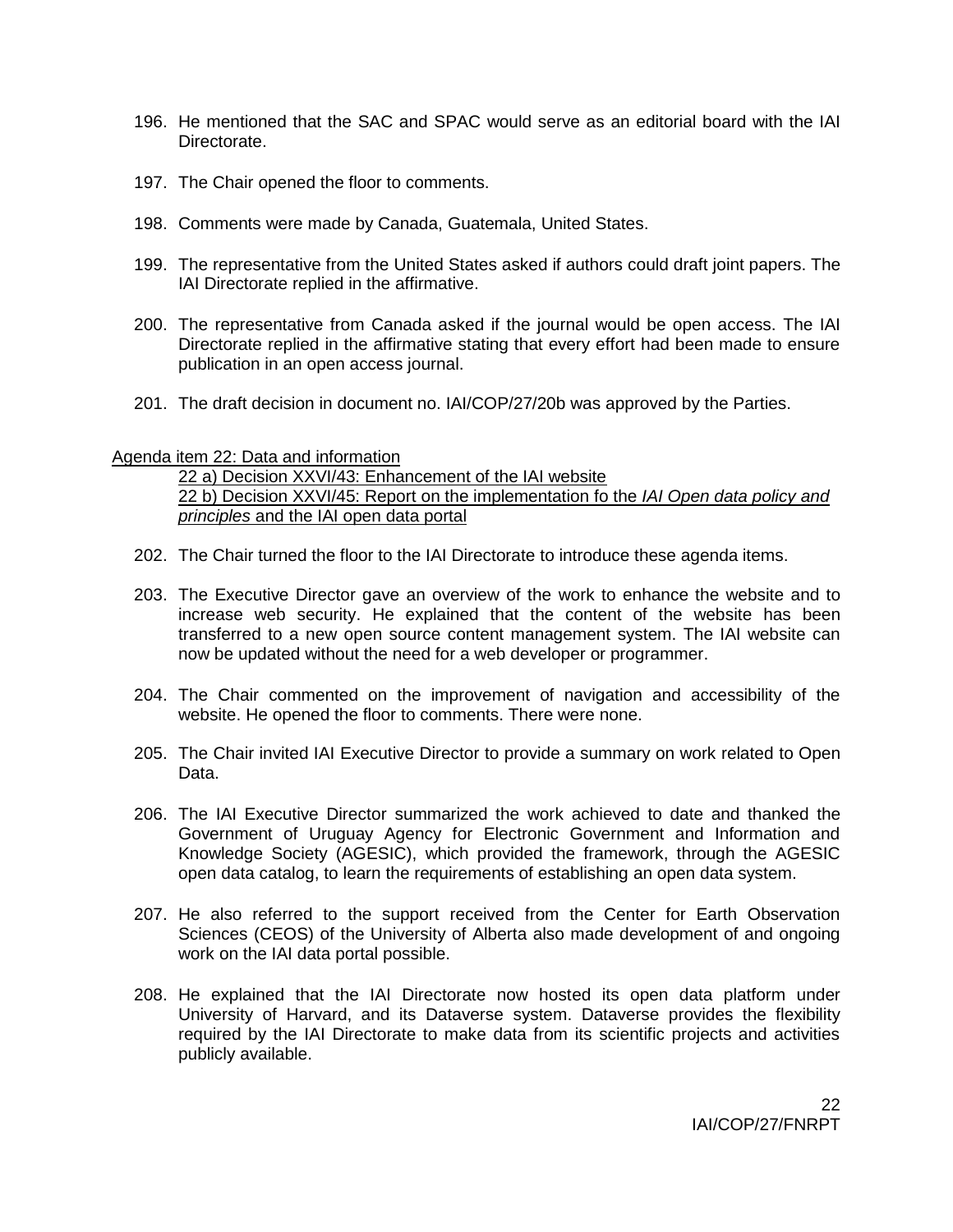- 209. He continued by noting that sensitive data are given special consideration and that much of the data curation was done at the IAI Directorate.
- 210. He concluded by introducing the joint project with Committee on Data of the International Council for Science (CODATA), International Council for Science (ICS) and African Academy of Science (AAS) in the development of a Collaborative South-South regional approach to the promotion of and adherence to open data and open science.
- 211. The Chair opened the floor for comments.
- 212. Comments were made by Brazil, Canada and United States.
- 213. The representative from Canada thanked the Directorate for its important work on Open Data and referred to the importance of the project.
- 214. The representative from the United States also referred to the importance of open data to the IAI and noted the work of the Belmont Forum on this topic. She stated that there are many opportunities for collaboration.
- 215. The Chair asked the United States about data management with GEO.
- 216. The United States responded by saying that GEO expressed interest in hosting Latin American data, and that it is also interested in collaborating with Latin American researchers.
- 217. The Decisions in document no. IAI/COP/27/22b were adopted by the Parties.

### Agenda item 25: Election of SPAC members

- 218. The Chair requested that the IAI Executive Director introduced this agenda item.
- 219. The IAI Executive Director reiterated that a request for nominations to the SPAC would be sent during the intersessional period and that elections would be held during CoP-28.
- 220. He also explained the request by the Conference of the Parties for SPAC members to continue their participation in the Committee until such time as elections may be held.
- 221. The Chair opened the floor to comments. There were none.
- 222. The Parties adopted the draft decisions in document no. IAI/COP/27/25.

### Agenda item 21: Fundraising 21 a) Report of the Executive Director on fund-raising activities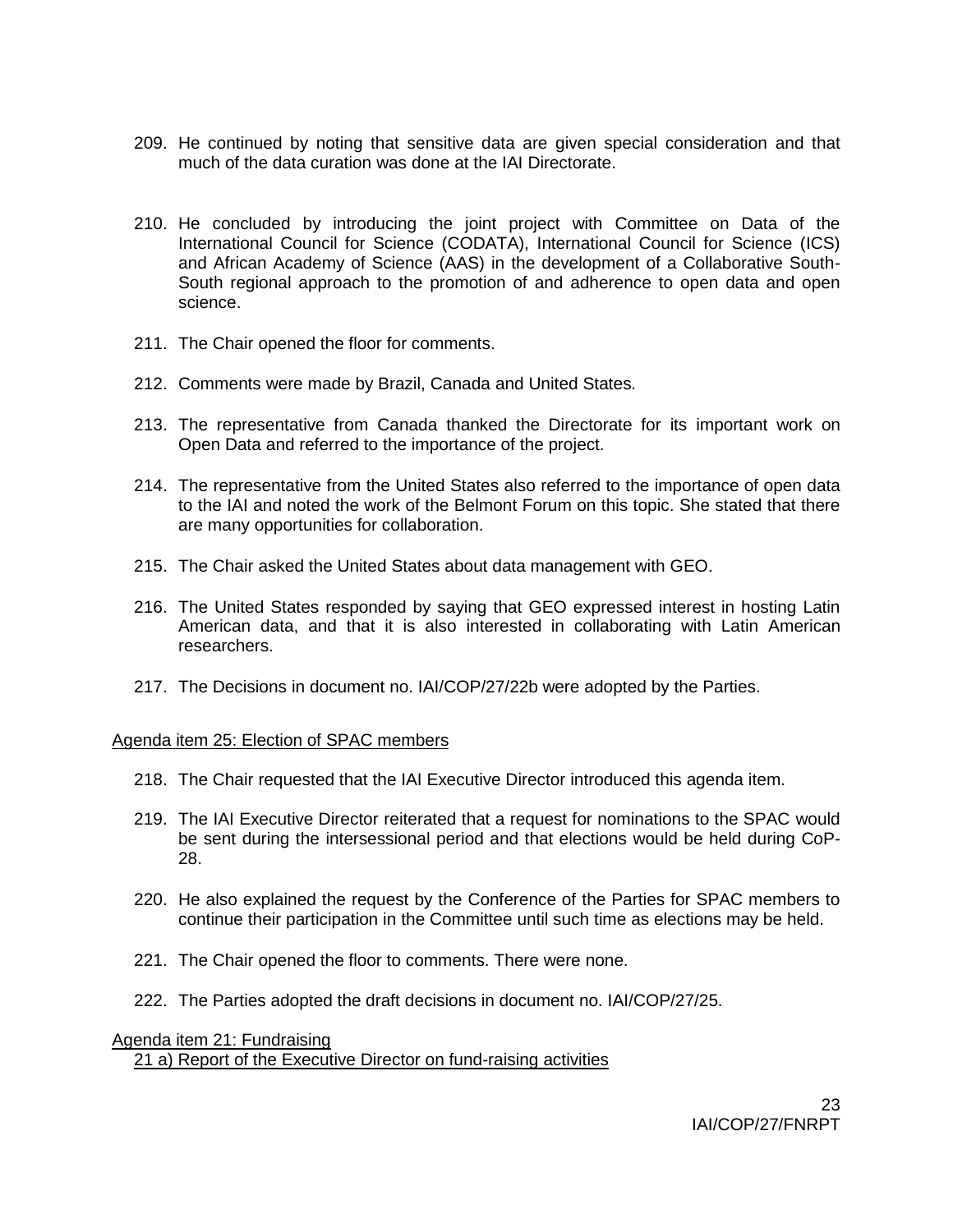21 b) Decision XXVI/41: Report on implementation of the *IAI long-term funding strategy*

22 c) Decision XXVI/42: Establishment of a flexible funding mechanism for the Americas

## 22 d) Donors' session and Party contributions (Program and Project Activities, Core Budget, International Collaboration)

- 223. The Chair requested that the IAI Executive Director introduced the agenda items.
- 224. The IAI Executive Director gave a brief update on IAI fundraising activities including efforts to diversify its project support base.
- 225. He noted the efforts to gain tax exemption using the section  $501(c)(3)$  of the United States Internal Revenue Code that allows for federal tax exemption of nonprofit organizations status in the United States.
- 226. He described efforts to establish a flexible funding mechanism for the Americas. Work with the Belmont Forum will continue in the intersessional period.
- 227. The Chair asked for comments from Parties.
- 228. Comments were made by the United States.
- 229. The representative from the United States stated its commitment to the success of the IAI. The organization helps fulfill national mandates and an opportunity for United States scientists to meet with their counterparts across the Americas. Researchers have expressed that their work is enhanced by this level of international collaboration. The United States pledged to do what it can to support its researchers to continue working collaboratively through the IAI.
- 230. The representative from the United States continued by stating that if the IAI became a Delivery Partner of the Green Climate Fund, that could assist in the development of project identified as needed by Parties.
- 231. The Parties took note of the documents under Agenda item 21.

## 8TH SESSION 6 JUNE 2019

### Agenda item 26: Review of recommendations made by EC-47

- 232. The Chair asked for any questions from the Parties to the EC. There were none.
- 233. The Conference of the Parties adopted recommendations by EC-47.

### Agenda item 27: Review of the Core Budget and Country Contributions for FY 2019-2020

- 234. The Chair asked Parties for additional comments.
- 235. There were no comments.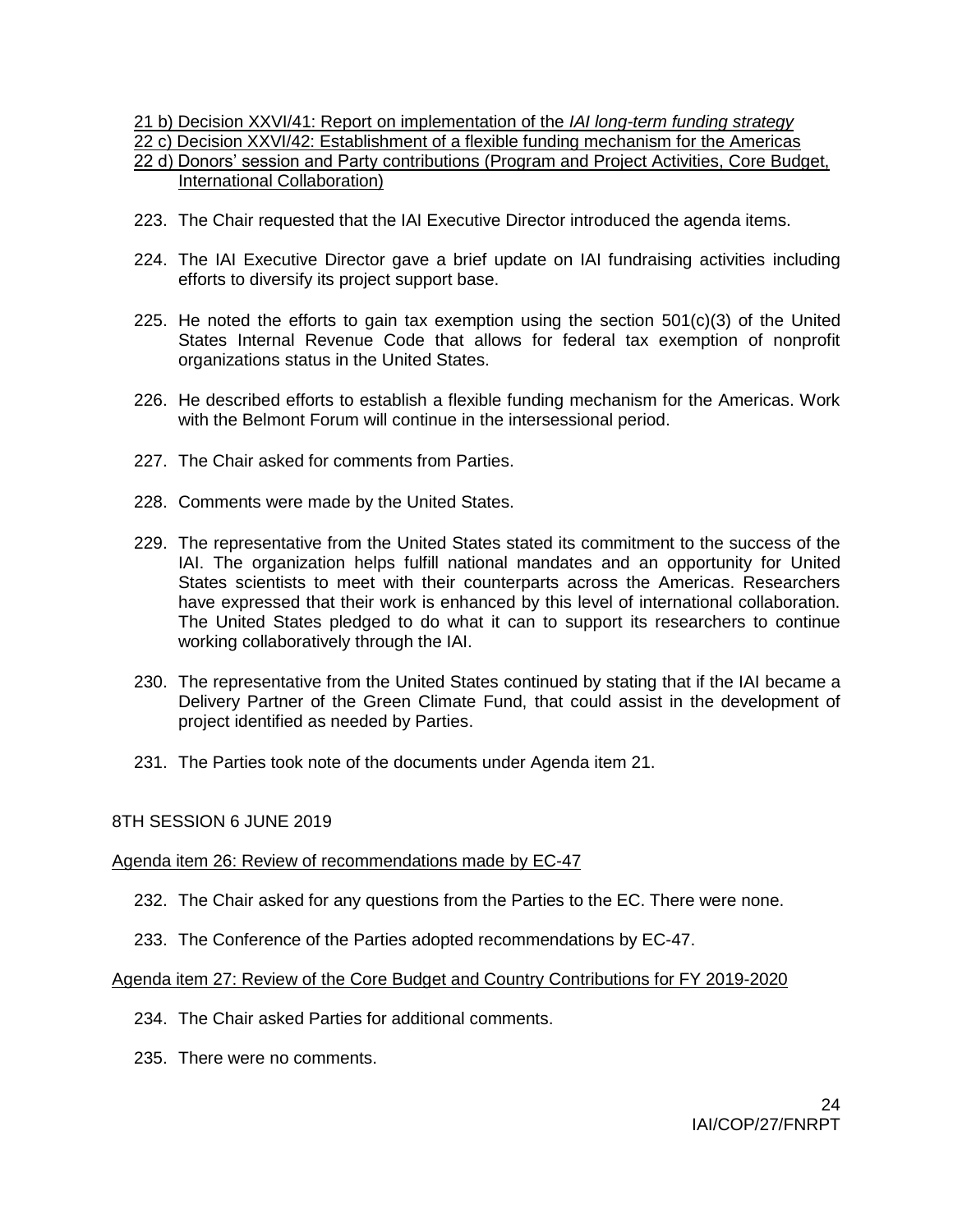Agenda item 28: Determination of the time and venue of the next regular meeting of the Conference of the Parties

- 236. The Chair opened this agenda item by inviting Parties to express interest they may have in hosting the 28th meeting of the Conference of the Parties (CoP-28).
- 237. The Executive Director explained that there were informal discussions of holding CoP-28 with OAS in Washington DC.

### Agenda item 29: Adoption of remaining draft decisions.

238. The Chair stated that all draft decisions had been adopted.

#### Outstanding items and conclusion of the meeting

- 239. The IAI Executive Director expressed the view that holding meetings of the CoP every year does not provide sufficient time for the IAI Directorate to meet its obligations under the adopted Decisions. However, to change the annual cycle of CoP meetings, an amendment to the *Agreement*, per Article XV, paragraph 3, would be necessary.
- 240. The representative from the United States suggested that the organization of the CoP could be more accommodating. For example, Decisions could be met under a two-year CoP cycle as opposed to one. This would provide opportunities to organize CoPs under different topics and activities.
- 241. The IAI Executive Director thanked the United States for its suggestion and stated that while it may not be possible to organize CoP-28 under this new framework, it would be possible to begin new arrangements with CoP-29.

#### Closing remarks

- 242. The Chair invited the host country to make closing remarks.
- 243. Mr. Márcio Rojas da Cruz, General Coordinator of Climate from the Ministry of Science, Technology, Innovations and Communications thanked the Parties for their contributions during CoP-27. He noted the transboundary nature of research and the important role played by the IAI in this regard. He stated that Brazil can contribute to world-class research and increase the region's capacity to reach the Sustainable Development Goals. He concluded by thanking the Chair and the IAI Executive Director for their work and support for Parties in the region.
- 244. The Chair passed the floor to the Parties for their final remarks.
- 245. Closing remarks were made by representatives from: Argentina, Canada, Chile, Guatemala, Panama and United States.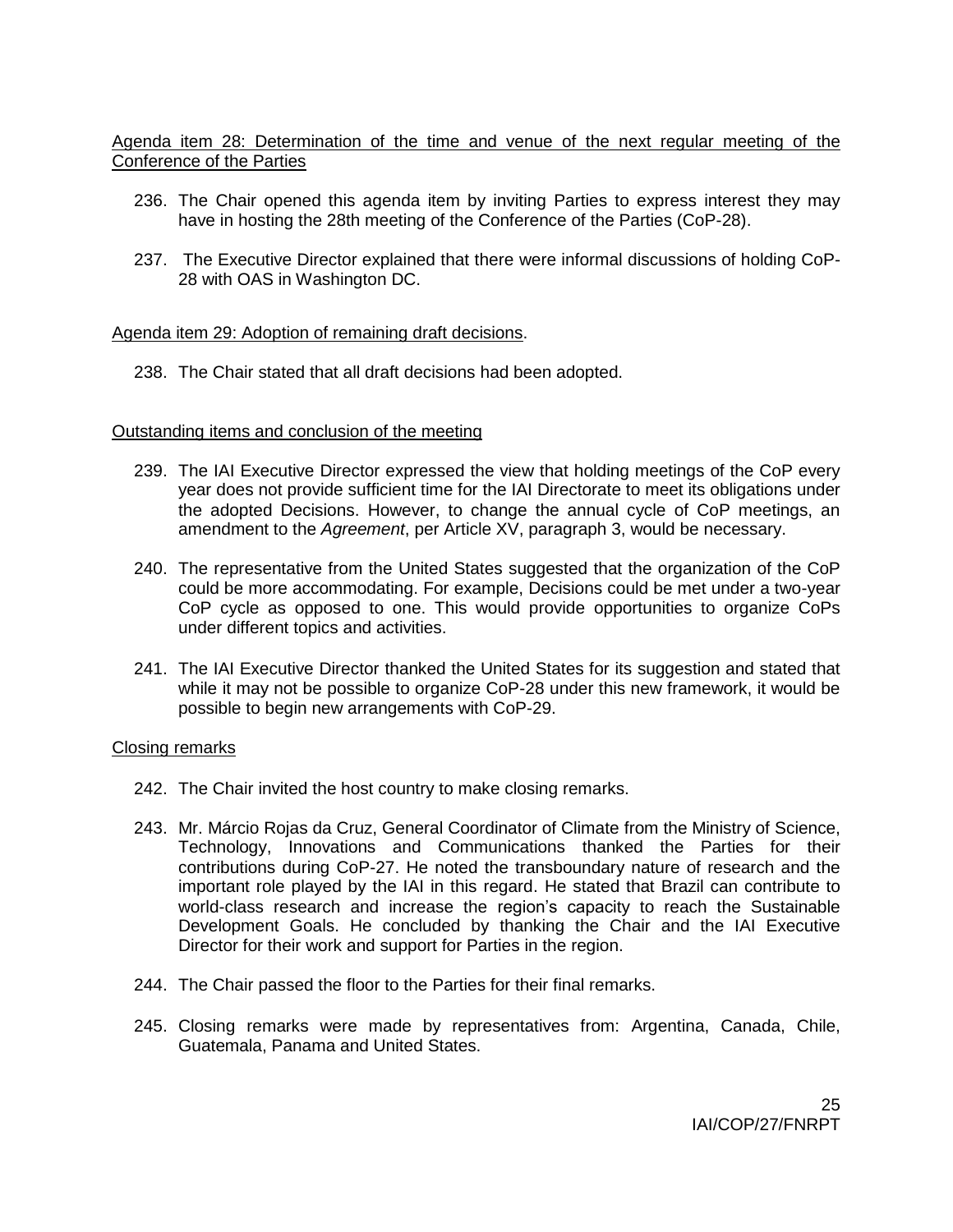- 246. Representatives from the Parties thanked the Government of Brazil for their generous hosting of CoP-27, the Directorate for their hard work and leadership, the Chair for the excellent meeting, and their Party counterparts for their willingness to work together and for the inspiration to collectively solve complex social-environmental challenges.
- 247. The Chair opened the floor to observers.
- 248. Observers expressed their gratitude for the inclusivity and collaborative spirit.
- 249. The IAI Executive Director thanked Brazil for their very generous hospitality, the Parties, the observers and the Directorate staff.
- 250. The Chair thanked the Parties and observers for their very positive contributions. He thanked the First Vice President and Second Vice President for their support, as well as the IAI Directorate. He praised the quality of the work presented by the Directorate and also the plan for a strong and sustainable future.
- 251. The meeting was closed on 6 June at 3:30 PM.

## **Section II**

## **Decisions of the 27th Meeting of the Conference of the Parties to the Inter-American Institute for Global Change Research**

Decisions

## **CORE BUDGET**

### *Directed to the Conference of the Parties*

XXVII/1. The Conference of the Parties accepts and approves the Core Budget for fiscal year 2019-2020 and the preliminary request for fiscal years 2020-2022.

## **POST OF EXECUTIVE DIRECTOR**

### *Directed to the Conference of the Parties*

XXVII/2. The Conference of the Parties extends the term of the Executive Director per Article VIII, paragraph 4 of the Agreement for a single additional term.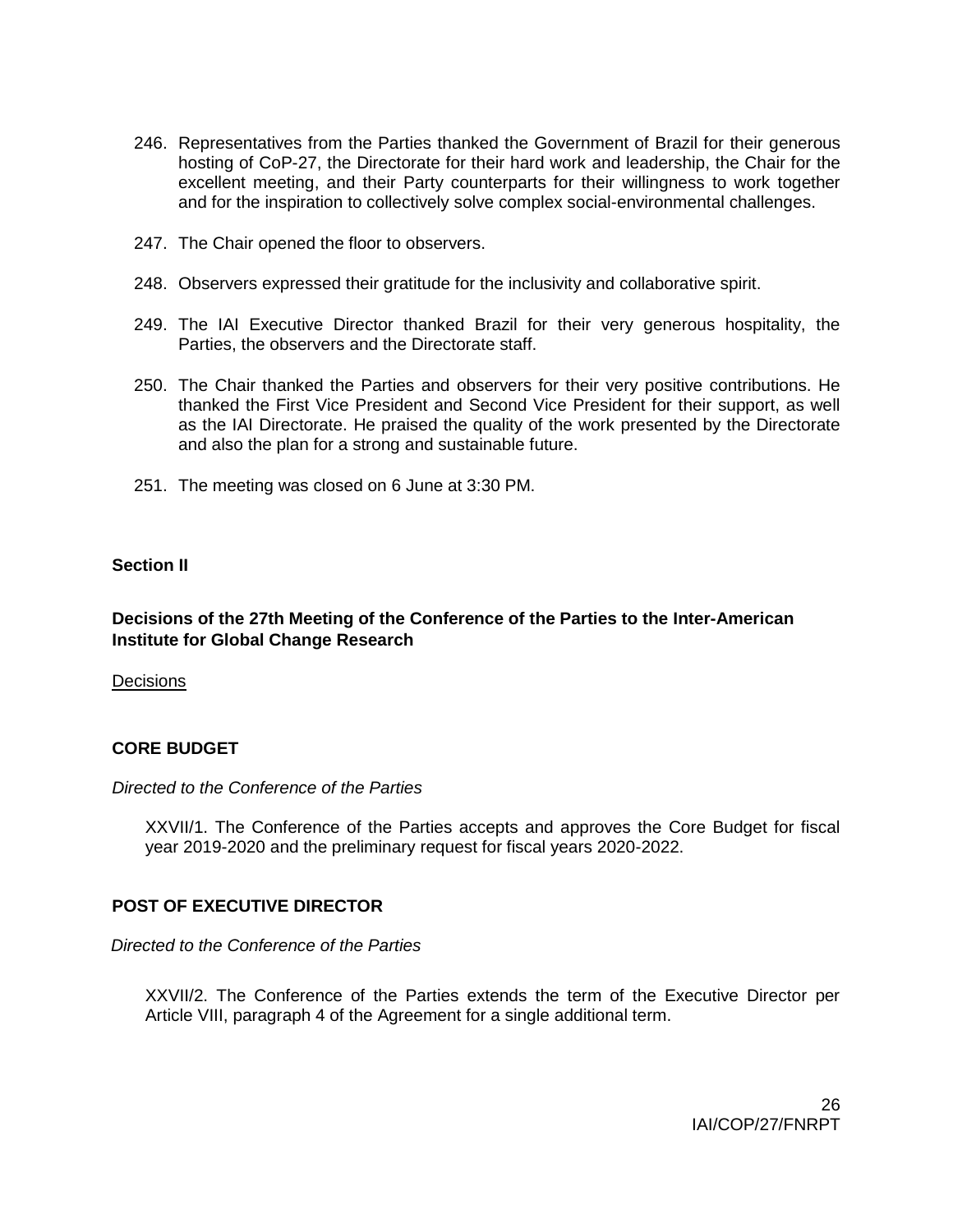### **SCIENCE POLICY ADVISORY COMMITTEE**

### **RULES OF PROCEDURE FOR THE SCIENCE POLICY ADVISORY COMMITTEE**

*Directed to the Conference of the Parties*

XXVII/3. The Conference of the Parties adopts the Rules of Procedure for the Science Policy Advisory Committee.

### **THE IAI SCIENTIFIC AGENDA**

*Directed to the Conference of the Parties*

XXVII/4. The Conference of the Parties adopts the revised IAI Scientific Agenda.

XXVII/5. The Science Advisory Committee and the Science-Policy Advisory Committee are instructed to further revise and update the IAI Scientific Agenda in line with the IAI Strategic Plan to better reflect transdisciplinary research and science with special attention to human issues and systems.

## **IAI CONFLICTS OF INTEREST AND STANDARDS OF ETHICAL CONDUCT**

*Directed to the Conference of the Parties*

XXVII/6. The Conference of the Parties adopts the revisions to the *IAI Conflicts of Interest and Standards of Ethical Conduct.*

## **ASSOCIATES OF THE INSTITUTE**

*Directed to the IAI Directorate, the Science Advisory Committee and the Science-Policy Advisory Committee*

XXVII/7. The IAI Directorate is instructed to work with the Scientific Advisory Committee and the Science Policy Advisory Committee and review implementation of Articles IX, X and XI of the Agreement with a view to recommending a process to increase the number of Institute Research Centers and Affiliated Research Institutions for consideration at the 28th meeting of the Conference of the Parties.

### **INVITATION TO BECOME AN ASSOCIATE OF THE INSTITUTE**

*Directed to the Conference of the Parties*

XXVII/8. The Conference of the Parties invites the Alexander von Humboldt Biological Resources Research Institute in Colombia to become an Associate of the Institute.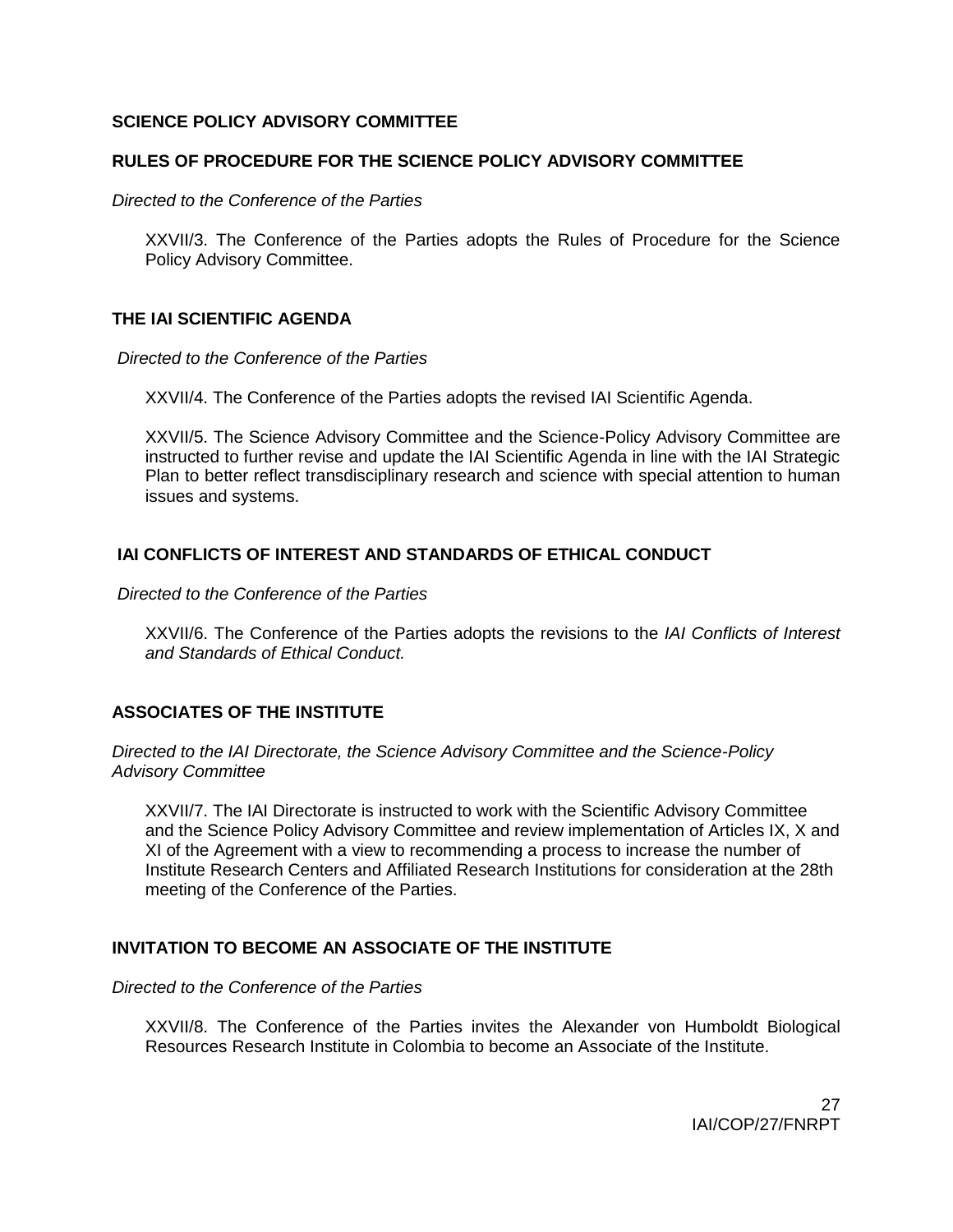XXVII/9. The Conference of the Parties invites the Estación Científica COIBA AIP in Panama to become an Associate of the Institute.

#### *Directed to the IAI Directorate*

XXVII/10. On behalf of the Conference of the Parties, the IAI Directorate is tasked with drafting an invitation to the Alexander von Humboldt Biological Resources Research Institute to become an Associate of the Institute and to prepare an Agreement of Association.

XXVII/11. On behalf of the Conference of the Parties, the IAI Directorate is instructed to draft an invitation to the Estación Científica COIBA AIP to become an Associate of the Institute and to prepare an Agreement of Association.

### **IAI STRATEGIC PLAN**

### *Directed to the Conference of the Parties*

XXVII/12. The Conference of the Parties adopts the IAI Strategic Plan.

*Directed to the IAI Directorate, the Science Advisory Committee and the Science-Policy Advisory Committee*

XXVII/13. The IAI Directorate, in collaboration with the Scientific Advisory Committee, the Science-Policy Advisory Committee and interested Parties, is instructed to review and adjust the IAI Strategic Plan at minimum every three years and to present its review for consideration by the Conference of the Parties.

XXVII/14. The IAI Directorate, in collaboration with the Scientific Advisory Committee and the Science-Policy Advisory Committee, Associates and other partners, is instructed to report on implementation of the IAI Strategic Plan at each Conference of the Parties.

### **SCIENCE**

### **FOURTH ROUND OF COLLABORATIVE RESEARCH NETWORKS**

### *Directed to the IAI Parties*

XXVII/15. Parties are invited to work with the IAI Directorate in an effort to harmonize the upcoming fourth round of Collaborative Research Networks (CRN4) with their national priorities and plans, as appropriate.

*Directed to the IAI Directorate*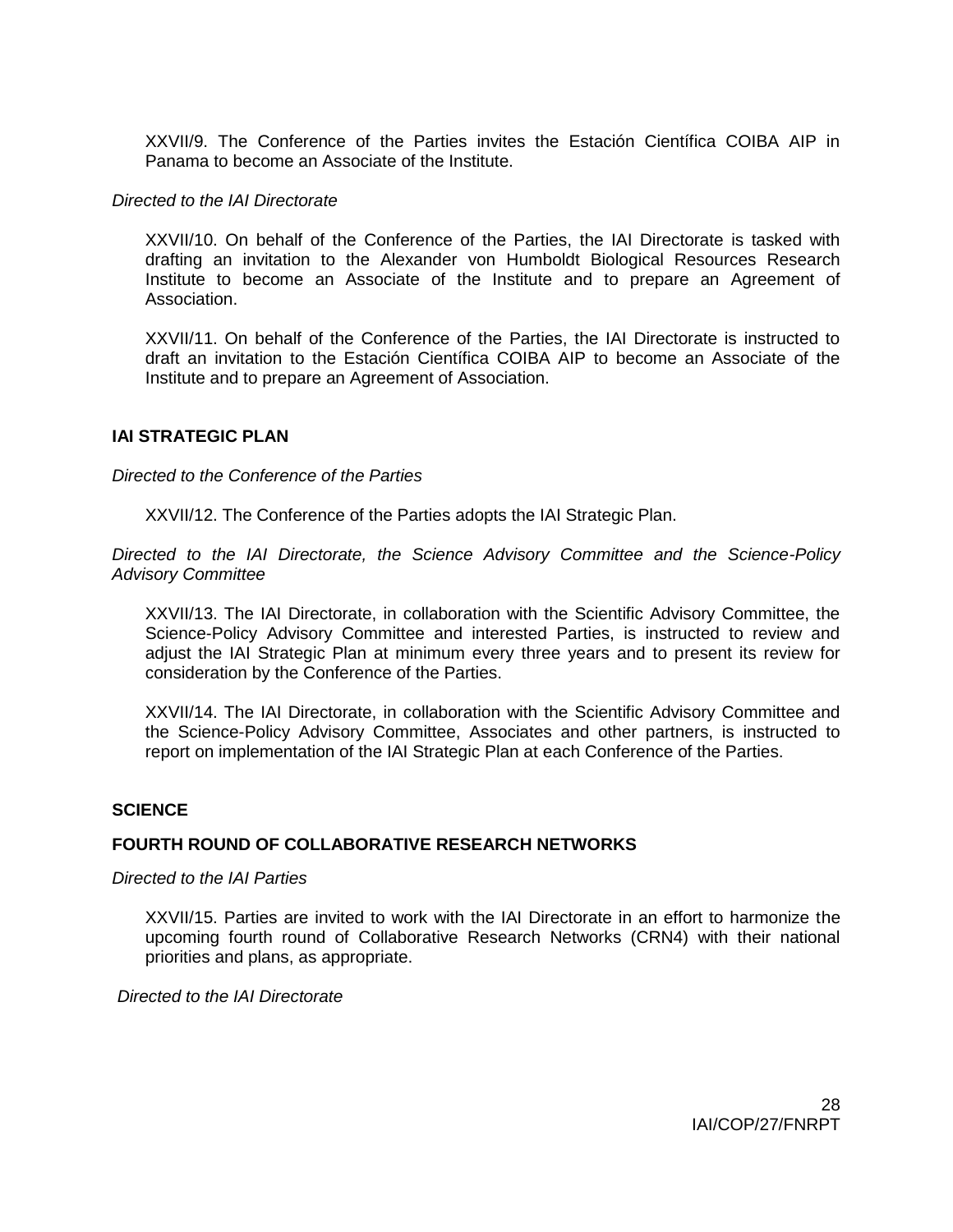XXVII/16. The IAI Directorate is instructed to continue exploring alignment of CRN4 with the Belmont Forum Collaborative Research Action (CRA), especially in light of efforts to develop a flexible funding mechanism for the Americas.

### **TRANSDISCIPLINARY RESEARCH**

*Directed to the IAI Directorate, the Science Advisory Committee and the Science-Policy Advisory Committee*

XXVII/17. The IAI Directorate is directed to continue working in collaboration with the Scientific Advisory Committee and the Science Policy Advisory Committee on the design and implementation of transdisciplinary research on aspects of global change related to the sciences of the earth, ocean, atmosphere, the environment and the social sciences in alignment with the IAI Strategic Plan.

### **CAPACITY BUILDING**

### **IAI SCIENCE AND TECHNOLOGY POLICY (STEP) FELLOWSHIPS PROGRAM**

*Directed to the IAI Directorate*

XXVII/18. The IAI Directorate is instructed to implement the IAI Science and Technology Policy (STeP) Fellowships Program, subject to the availability of external financial resources.

### **THE IAI RESEARCH INTERNSHIP PROGRAM AND PRACTICAL TRAINING PROGRAM**

#### *Directed to the IAI Directorate*

XXVII/19. The IAI Directorate is instructed to invite IAI Parties to participate in a new iteration of the IAI Research Internship Program and Practical Training Program. Parties will be invited to nominate national institutions, or endorse institutions identified by the Directorate, to serve as research and/or policy host organizations and report back at the 28th meeting of the Conference of the Parties, subject to the availability of external financial resources.

### **SEED GRANT PROGRAMS**

#### *Directed to the IAI Directorate*

XXVII/20. The IAI Directorate is instructed to develop future Seed Grant Programs associated with the Professional Development Seminars that foster the development of transdisciplinary research teams and encourage the participation of scientists and professionals from IAI Parties, subject to the availability of external financial resources.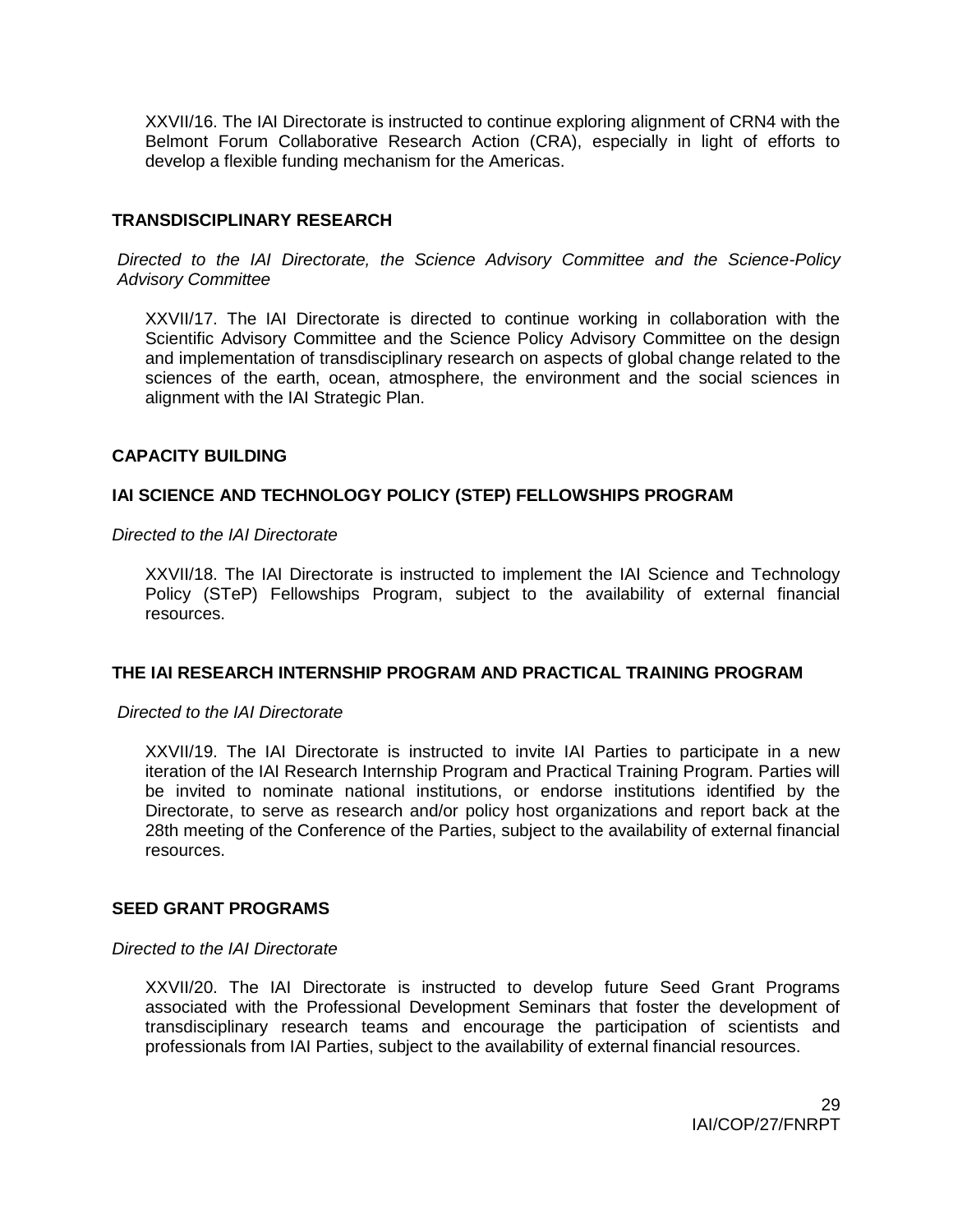### **GLOBAL OUTREACH AND COOPERATION**

### **GREEN CLIMATE FUND**

#### *Directed to the IAI Directorate*

XXVII/21. The IAI Directorate is directed to continue to explore collaboration with the Green Climate Fund Secretariat, to act as a Readiness Delivery Partner in Latin America.

### **GERMAN FEDERAL MINISTRY OF EDUCATION AND RESEARCH**

#### *Directed to the IAI Directorate*

XXVII/22. The IAI Directorate is directed to identify viable avenues to engage Parties in partnership with the Initiative by the Federal Ministry of Education and Research (BMBF) of Germany to strengthen cooperation across countries and continents on issues of climate change.

### **SCIENCE-POLICY**

#### *Directed to the Parties*

XXVII/23. The Parties are invited to establish a process or mechanism by which the IAI focal point would be able to present the outcomes and results of IAI scientific projects to decision makers for the development of public policy relevant to global change.

XXVII/24. The Parties are invited to help the IAI Directorate to identify the priority areas and research needs for policy and decision making related to global change.

#### *Directed to the IAI Directorate*

XXVII/25. The IAI Directorate is instructed to establish a mechanism to inform Parties, through their focal points, of outcomes and results of IAI scientific projects that may assist in the development of public policy relevant to global change.

XXVII/26. The IAI Directorate is instructed to assist the Parties in identifying priority areas and research needs for policy and decision making, as appropriate, related to global change and wherever possible, use this when designing and implementing its science program.

### **COMMUNICATIONS AND OUTREACH**

## **SPECIAL ISSUE ON THE IAI IN A PEER REVIEWED JOURNAL**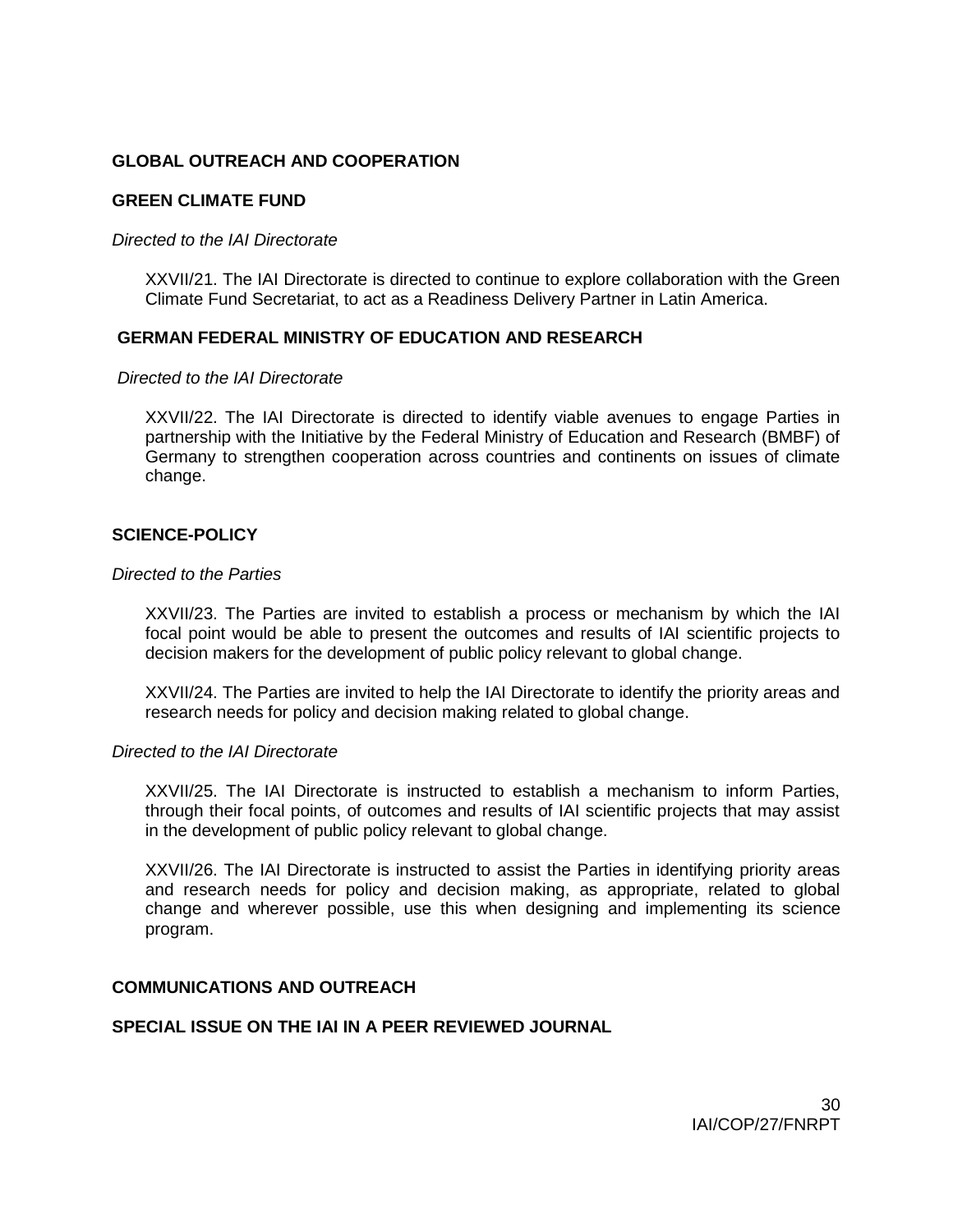#### *Directed to the Parties*

XXVII/27. Parties are invited to consider contributing financial resources, as appropriate, to ensure publication of a special issue on the IAI in a peer reviewed journal.

*Directed to the IAI Directorate, the Science Advisory Committee and the Science-Policy Advisory Committee*

XXVII/28. The IAI Directorate is instructed to continue working jointly with the Science Advisory Committee (SAC), the Science Policy Advisory Committee (SPAC) and CRN3 researchers on the publication of a Special issue on the IAI in a peer reviewed journal.

XXVII/29. The IAI Science Advisory Committee (SAC) and the Science Policy Advisory Committee (SPAC) are instructed to collaborate with the Directorate on the publication of a special issue on the IAI in a peer reviewed journal, by acting as guest editors, reviewers, and/or any other function that contributes to the publication of the Special issue.

### **FUND RAISING**

### **ESTABLISHMENT OF A FLEXIBLE FUNDING MECHANISM FOR THE AMERICAS**

*Directed to the IAI Directorate*

XXVII/30. The IAI Directorate is instructed to inform and, when appropriate, involve the Executive Council in work related to the establishment of a flexible funding mechanism for the Americas.

XXVII/31. The IAI Directorate is instructed to inform on and, when appropriate, to involve the Executive Council in joint activities with the Belmont Forum, in particular efforts to establish a flexible mechanism to facilitate the funding of scientific projects on global change in the Americas.

### **ESTABLISH A TASK FORCE TO MEET WITH NATIONAL FUNDING AGENCIES**

#### *Directed to the Conference of the Parties*

XXVII/32. The Conference of the Parties is invited to establish a task force to meet with national funding agencies to encourage and to ensure support to IAI science and capacity building programs, activities and projects.

### **DATA AND INFORMATION**

### **OPEN DATA**

*Directed to Parties*